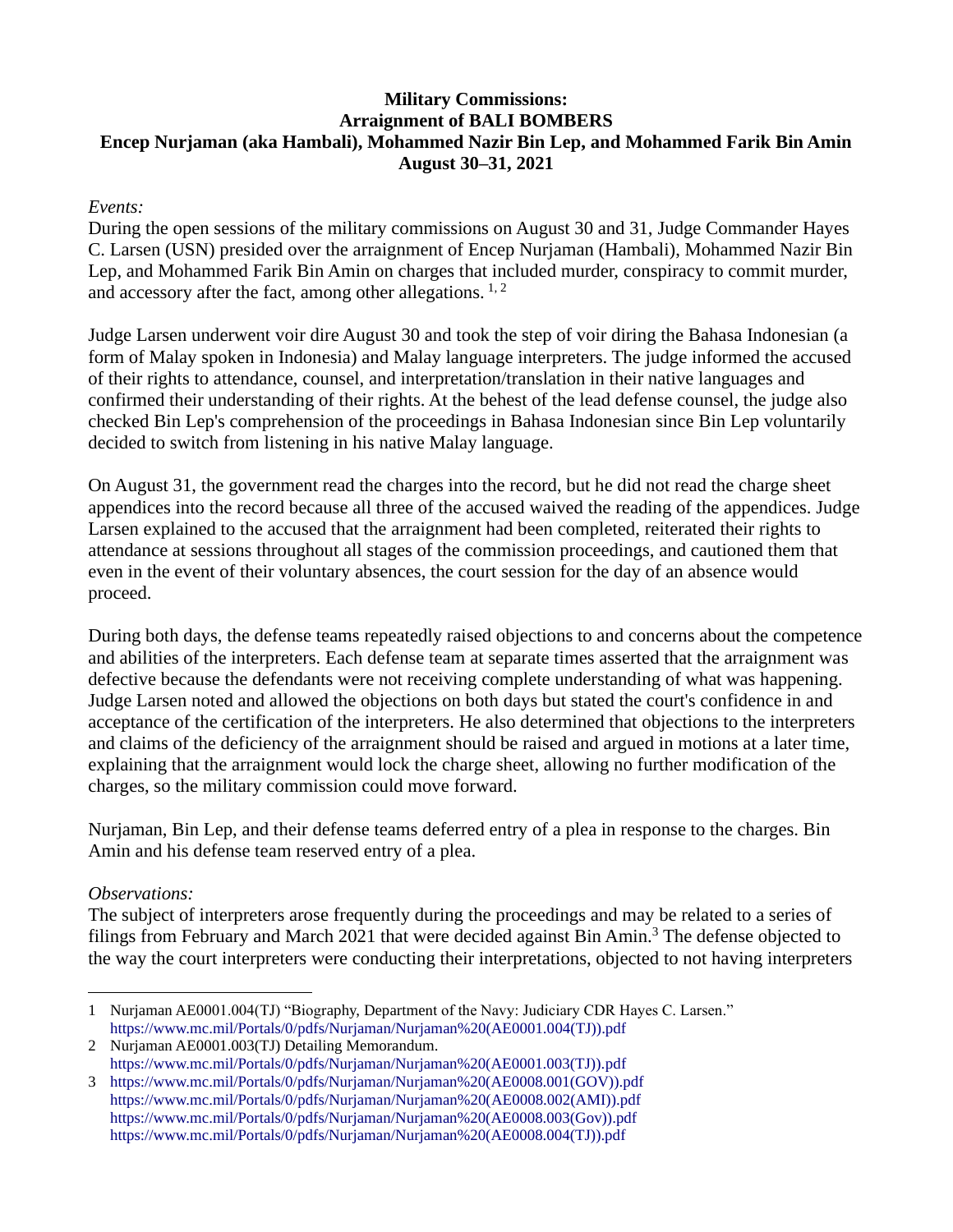at the defense tables (though it was noted that two of the three defense teams had brought their own interpreters to GTMO), objected that the court interpreters were biased against the detainees, and objected to an interpreter at the government table that two of the accused recognized as an interpreter from their sessions before the Periodic Review Board. Argument against the court interpreters continued even after one detainee, on his own initiative, created a workaround to aid in his understanding – and would have been able to explain the proceedings in court to his co-defendant, who could not use the workaround. The defense teams may regard their argument concerning deficiency of the arraignment based on unclear translation as their best opportunity to bring about an abatement of proceedings against their clients.

Several of the defense teams' civilian lead counsels exhibited a lack of familiarity with the purpose of an arraignment. One expressed her lack of understanding as to why the arraignment had to be completed, or possibly what the consequences of an arraignment were. Another repeatedly asked about procedures for raising objections to charges, despite the judge explaining and eventually appearing to make a bench ruling that objections should be raised as motions at a later date. Comparison of military commission arraignment procedures to other courts' procedures for placing charges on the record and informing the accused in a formal court setting do not reveal insurmountable dissimilarities, so two lead counsels out of three having apparent difficulties understanding the arraignment is unusual.

Judge Larsen demonstrated his bench style as sympathetic and flexible, but also decisive. He exhibited more patience for repetitive arguments than what some other judges presiding over military commissions may demonstrate, but he ultimately made his limits very clear. If he continues in this style, Judge Larsen has the potential to move the motions and arguments presented in open sessions along much faster by issuing bench rulings for repetitive questions and/or delay-seeking tactics.

| <b>Motion</b>                                                 | Government | <b>Defense</b>                                                                                                                                                                                                                                                                                    | Judge                                                                                                                                                                                                                                                                |
|---------------------------------------------------------------|------------|---------------------------------------------------------------------------------------------------------------------------------------------------------------------------------------------------------------------------------------------------------------------------------------------------|----------------------------------------------------------------------------------------------------------------------------------------------------------------------------------------------------------------------------------------------------------------------|
| (No number.<br>Discussion of<br>facility of<br>interpreters.) |            | -D (Bin Lep) stated concern<br>that the interpreters have a<br>script in front of them and<br>would object if the<br>translators were translating<br>the script instead of the<br>court's words.<br>-D (Nurjaman) asked if the<br>interpretation track was<br>being recorded for later<br>review. | -Judge did not know if the<br>translators were being<br>recorded, and planned to<br>ask, but directed that the<br>court would conduct voir<br>dire of the translators<br>immediately.<br>-Judge asked the<br>government if the Office of<br>Military Commissions had |

*Motions:*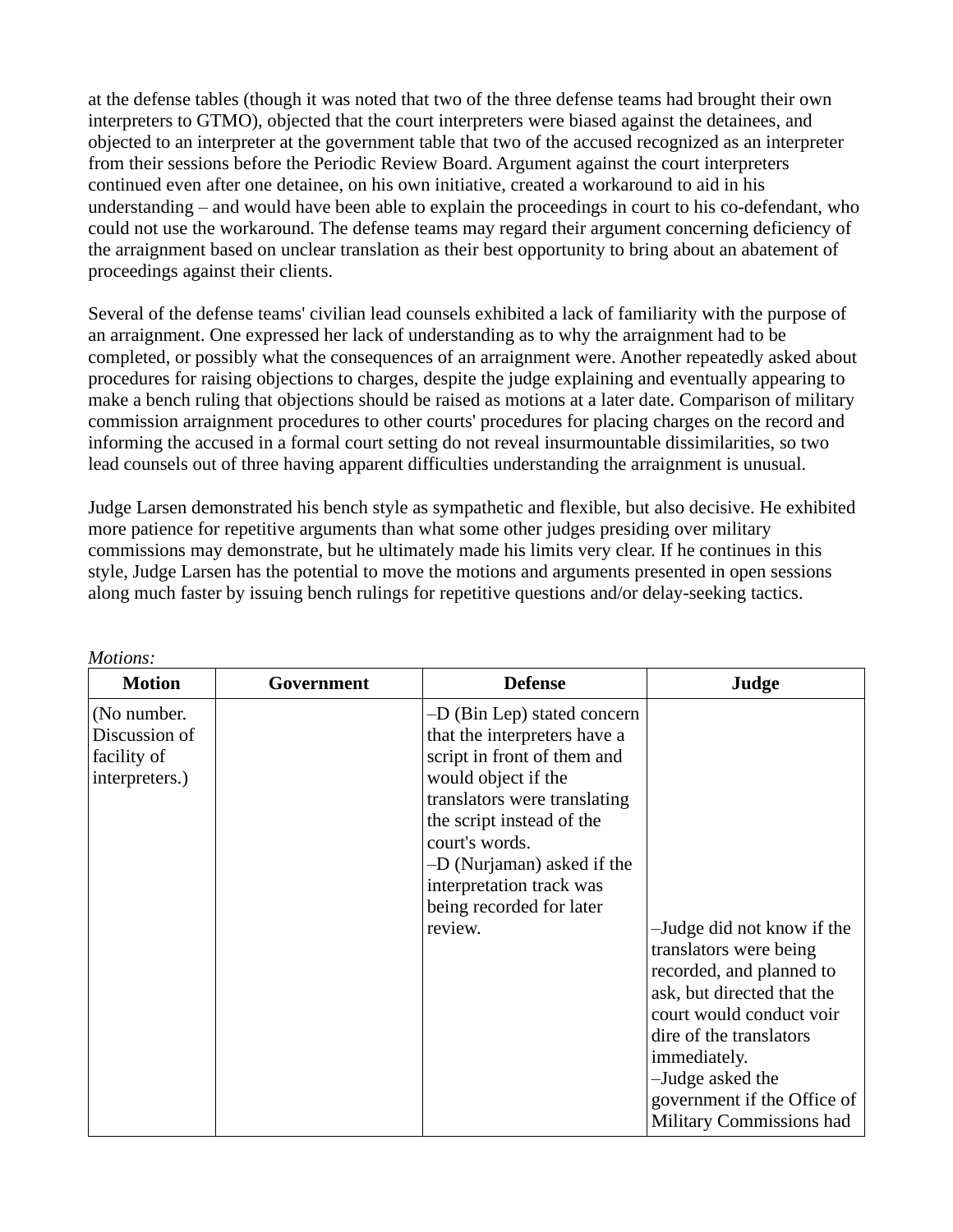| <b>Motion</b> | Government                                                                                                                                                    | <b>Defense</b>                                                                                                                           | Judge                                                                                                                                                                                                                                             |
|---------------|---------------------------------------------------------------------------------------------------------------------------------------------------------------|------------------------------------------------------------------------------------------------------------------------------------------|---------------------------------------------------------------------------------------------------------------------------------------------------------------------------------------------------------------------------------------------------|
|               | -Government confirmed<br>that the interpreters it had<br>provided could do so, per<br>the detailing under the<br><b>Rule for Military</b><br>Commission 502E. |                                                                                                                                          | arranged for translators that<br>could convert English to<br>Indonesian and Malay, and<br>Malay and Indonesian into<br>English.                                                                                                                   |
|               |                                                                                                                                                               | -D (Bin Lep) reported that<br>Bin Lep could not<br>understand the Malay<br>translation.                                                  | -Judge thanked the<br>government and noted to D<br>(Bin Lep) that that was<br>what was now being<br>addressed.<br>-Judge asked if Nurjaman<br>understands and speaks<br>Bahasa Indonesian, and if<br>Bin Lep and Bin Amin<br>understand and speak |
|               |                                                                                                                                                               | -D (Nurjaman) confirmed.<br>$-D$ (Bin Lep) confirmed.<br>-D (Bin Amin) confirmed.                                                        | Bahasan Malay.<br>-Judge asked Nurjaman                                                                                                                                                                                                           |
|               |                                                                                                                                                               | -Nurjaman said yes.                                                                                                                      | directly if he could<br>understand the interpreter.<br>-Judge asked Bin Lep if he<br>could understand the                                                                                                                                         |
|               |                                                                                                                                                               | -Bin Lep confirmed hearing<br>but asserted not<br>understanding 100%.<br>$-D$ (Bin Lep) stated that the<br>interpreter did not translate | interpreter.                                                                                                                                                                                                                                      |
|               |                                                                                                                                                               | what Bin Lep actually said.<br>-Bin Lep confirmed                                                                                        | -Judge asked Bin Lep if he<br>could understand the judge<br>in English.                                                                                                                                                                           |
|               |                                                                                                                                                               | understanding the judge in<br>English, but not well.<br>-D (Nurjaman) stated that                                                        |                                                                                                                                                                                                                                                   |
|               |                                                                                                                                                               | the interpreters were not<br>translating what the<br>prosecution or other defense<br>personnel were saying.                              |                                                                                                                                                                                                                                                   |
|               |                                                                                                                                                               | -D (Nurjaman) entered a<br>formal objection that the<br>translation was really bad                                                       |                                                                                                                                                                                                                                                   |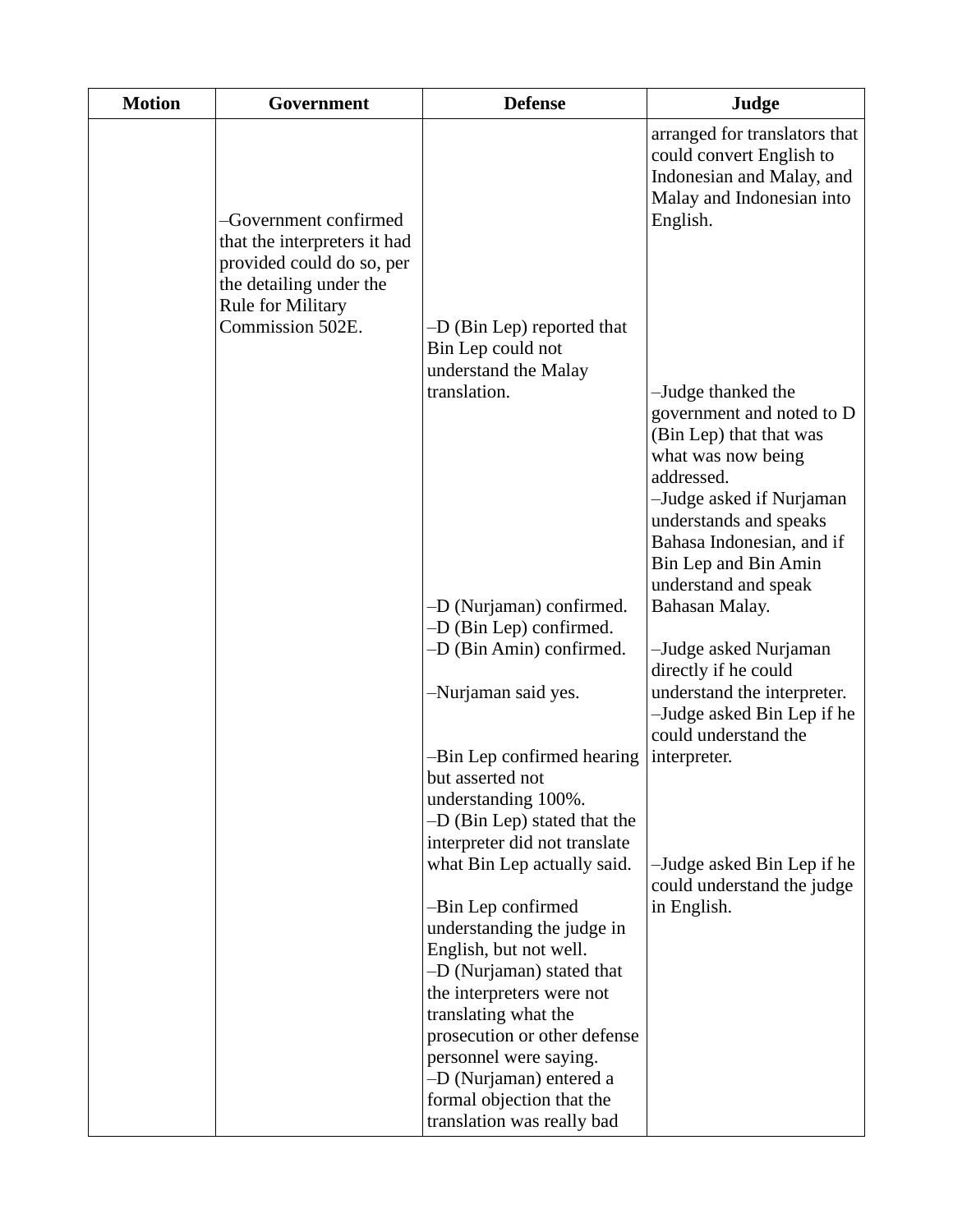| <b>Motion</b> | Government                                                                                                                        | <b>Defense</b>                                                                     | Judge                                                                                                                           |
|---------------|-----------------------------------------------------------------------------------------------------------------------------------|------------------------------------------------------------------------------------|---------------------------------------------------------------------------------------------------------------------------------|
|               |                                                                                                                                   | and not adequate. Requested<br>that a recording be made of<br>the interpretations. | -Judge was unwilling to<br>entertain the objection yet.<br>-Judge asked Bin Lep if,<br>given an increase in<br>volume, he could |
|               |                                                                                                                                   | -Bin Lep said yes, about<br>30%, because the words                                 | understand the translation.                                                                                                     |
|               | -Interpreter 1 learned<br>English and Malay in                                                                                    | were not in a normal order.                                                        | -Judge asked Interpreter 1<br>how the interpreter learned<br>English.                                                           |
|               | Malaysia, where he was<br>born, and then studied to<br>receive bachelor's and<br>master's degrees in                              |                                                                                    |                                                                                                                                 |
|               | English in the United<br>States.                                                                                                  |                                                                                    | -Judge asked Interpreter 1<br>which language he had<br>been brought to translate,<br>and how the interpreter                    |
|               | -Interpreter 1 responded<br>that he was translating<br>Malay, and that he had<br>learned it at school and at<br>home during his   |                                                                                    | learned that language.                                                                                                          |
|               | childhood in Malaysia. He<br>formally studied Malay in<br>grade school and high<br>school and took the<br>Malaysian standard exam |                                                                                    |                                                                                                                                 |
|               | "SPM."                                                                                                                            |                                                                                    | -Judge asked about<br>Interpreter 1's                                                                                           |
|               | -Interpreter 1 is a Malay<br>proficiency tester for the<br>DOD and is qualified as<br>an interpreter for the state                |                                                                                    | accreditations.                                                                                                                 |
|               | of Colorado courts.                                                                                                               |                                                                                    | -Judge asked about<br>Interpreter 1's experience                                                                                |
|               | -Interpreter 1 had<br>translated 5 cases in<br>Malay, was trained in<br>translating legal issues,                                 |                                                                                    | translating legal issues.                                                                                                       |
|               | and was never<br>disqualified as a Malay                                                                                          |                                                                                    |                                                                                                                                 |
|               | interpreter.                                                                                                                      |                                                                                    | -Judge asked if Interpreter                                                                                                     |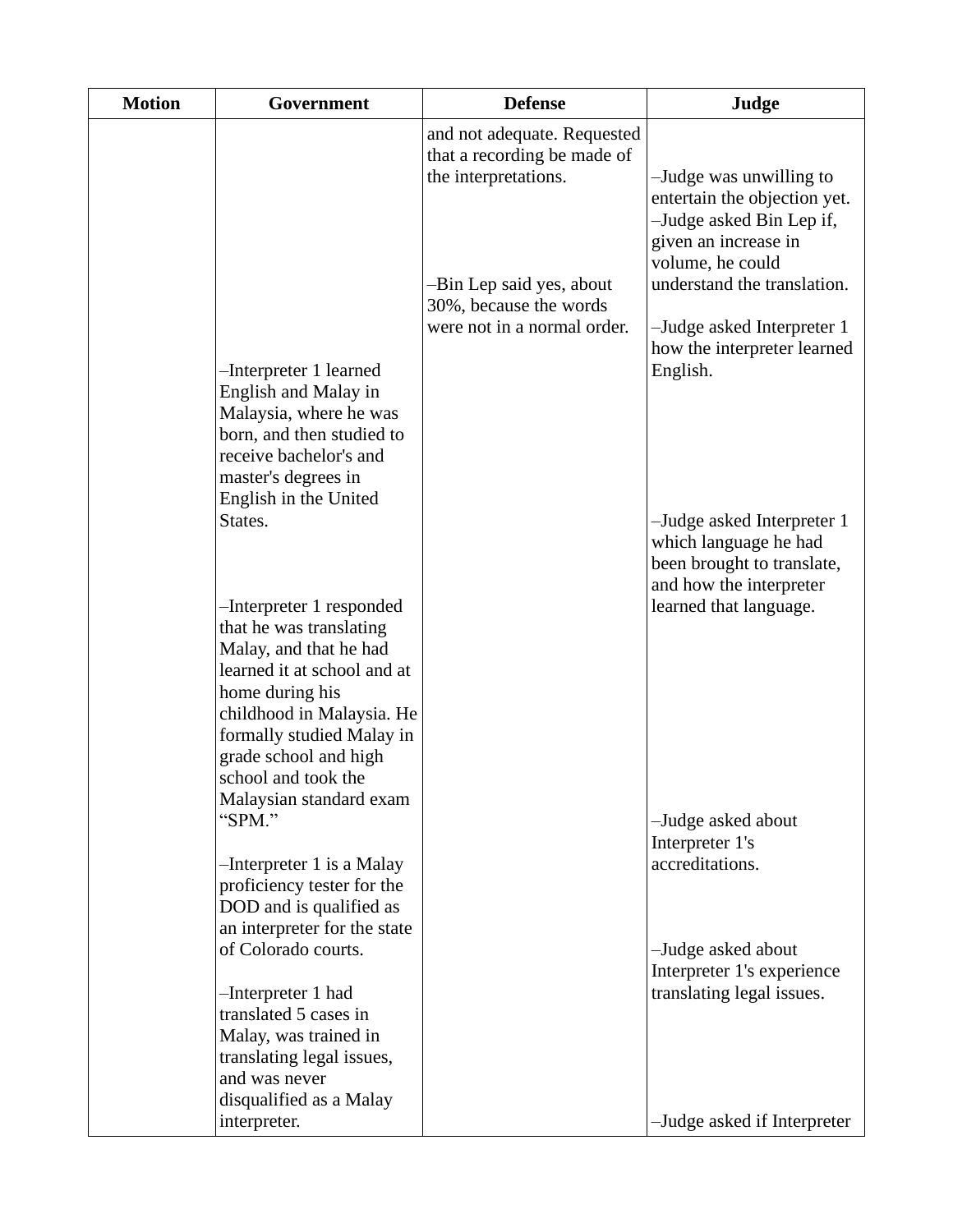| <b>Motion</b> | Government                                                                                                                                                                                                                             | <b>Defense</b> | Judge                                                                                                                                                             |
|---------------|----------------------------------------------------------------------------------------------------------------------------------------------------------------------------------------------------------------------------------------|----------------|-------------------------------------------------------------------------------------------------------------------------------------------------------------------|
|               | -Interpreter 1 said no to<br>all three questions.                                                                                                                                                                                      |                | 1 knew Bin Lep's family,<br>Bin Lep himself, or had<br>any personal or<br>professional issues that<br>would impact true<br>interpretation for the<br>proceedings. |
|               | -Interpreter 2 stated that<br>she was raised bilingual in<br><b>English and Bahasa</b><br>Indonesian and went to<br>formal language school in<br>the 3 <sup>rd</sup> grade. She later                                                  |                | -Judge asked Interpreter 2<br>how she learned English,<br>and if she formally studied<br>English.                                                                 |
|               | received a Fulbright<br>Scholarship to study in<br>the USA.<br>-Interpreter 2 stated her                                                                                                                                               |                | -Judge asked what<br>languages Interpreter 2 was<br>certified to interpret for the<br>commission.                                                                 |
|               | certification in English<br>and Bahasa.<br>-Interpreter 2 spent her<br>entire primary education<br>in Indonesia and attended<br>the University of<br>Indonesia. She has<br>received certification in                                   |                | -Judge asked if Interpreter<br>2 formally studied Bahasa.                                                                                                         |
|               | the languages she is<br>working in.                                                                                                                                                                                                    |                | -Judge asked if Interpreter<br>2 has worked in other<br>courts and been certified in<br>those jurisdictions.                                                      |
|               | -Interpreter 2 has been an<br>interpreter in Kentucky,<br>New York, and other<br>states. In Kentucky, she<br>was not certified because<br>Kentucky does not have<br>certification for<br>Indonesian languages. She<br>has been a court |                |                                                                                                                                                                   |
|               | interpreter for healthcare<br>and bankruptcy cases.                                                                                                                                                                                    |                | -Judge asked if Interpreter<br>2 had had any training to                                                                                                          |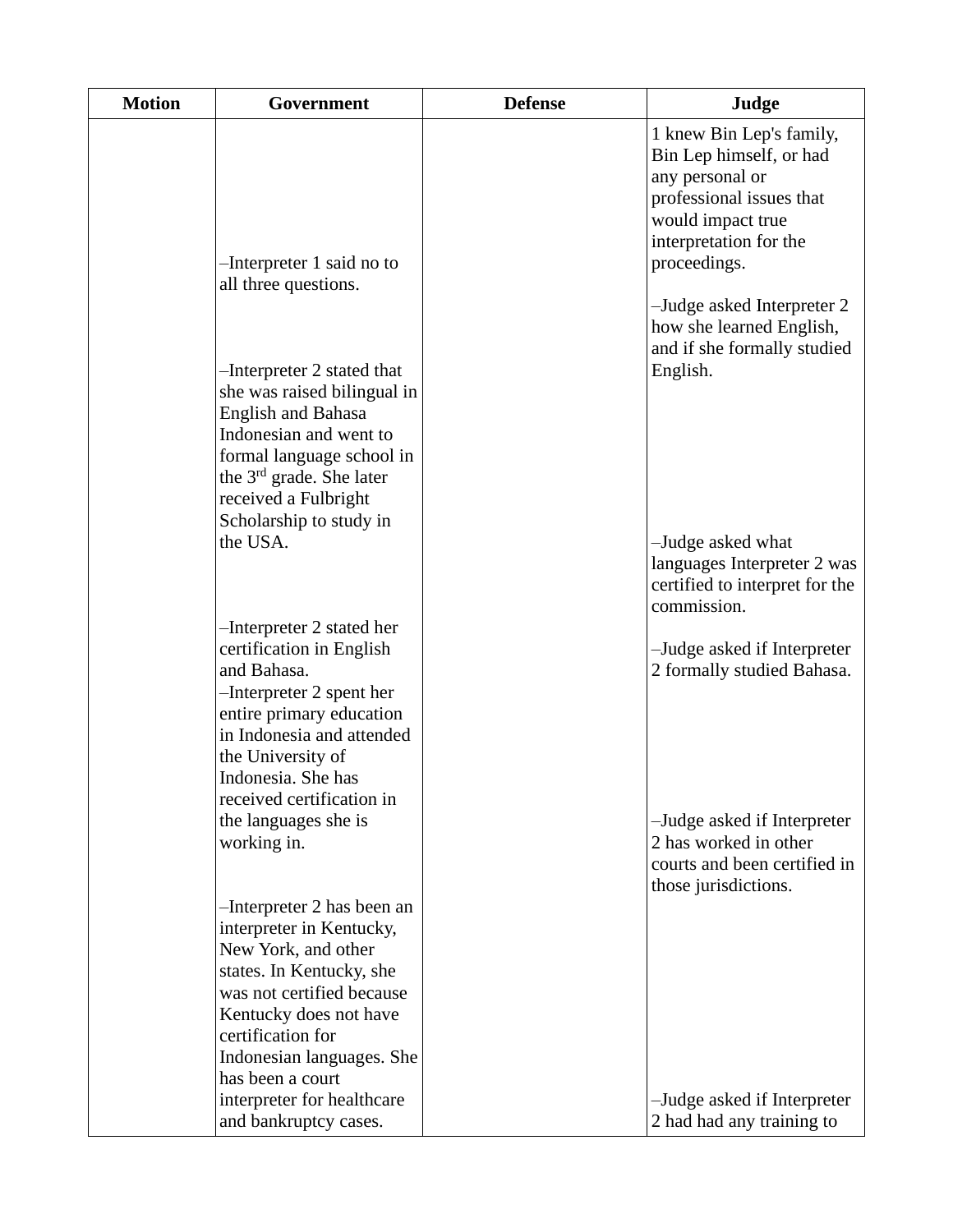| <b>Motion</b>                                                                               | Government                                                                                      | <b>Defense</b>                                                                                                                                                                                                                             | Judge                                                                                                                                                                                                                                                                                                                                                                                                                                                             |
|---------------------------------------------------------------------------------------------|-------------------------------------------------------------------------------------------------|--------------------------------------------------------------------------------------------------------------------------------------------------------------------------------------------------------------------------------------------|-------------------------------------------------------------------------------------------------------------------------------------------------------------------------------------------------------------------------------------------------------------------------------------------------------------------------------------------------------------------------------------------------------------------------------------------------------------------|
|                                                                                             | -Interpreter 2 said yes and<br>has used it approximately<br>7 times.<br>-Interpreter 2 said no. | -Nurjaman understood.<br>-Bin Lep said that the<br>structure is "reversed,<br>upside-down."                                                                                                                                                | translate complicated legal<br>issues.<br>-Judge asked if there was<br>anything in Interpreter 2's<br>personal or professional<br>life that would impact true<br>interpretation.<br>-Judge asked Nurjaman if<br>he was able to understand<br>the interpreter as she spoke.<br>-Judge asked Bin Lep if he<br>understood the interpreter.                                                                                                                           |
|                                                                                             |                                                                                                 | -D (Nurjaman) stated that if<br>the court intended to find<br>the interpreters as qualified,<br>D (Nurjaman) would object.<br>-D (Nurjaman) twice<br>objected that the judge had<br>not read all the questions<br>supplied by the defense. | -Judge stated that the<br>interpreters have already<br>been certified and sworn,<br>so the court would not be<br>finding anything about<br>qualifications without a<br>motion questioning those<br>qualifications.<br>-Judge twice stated that the<br>questions would be made<br>part of the record.<br>-Judge shared that he had<br>learned that the translations<br>were being recorded, and<br>that the government would<br>work to share those<br>recordings. |
| (No number.<br>Resolving a<br>potentially<br>sensitive issue<br>after a security<br>pause.) |                                                                                                 | -D (Bin Amin) stated that<br>Bin Amin recognized an<br>interpreter who translated at<br>a Periodic Review Board,<br>and that the interpreter<br>might be sharing                                                                           |                                                                                                                                                                                                                                                                                                                                                                                                                                                                   |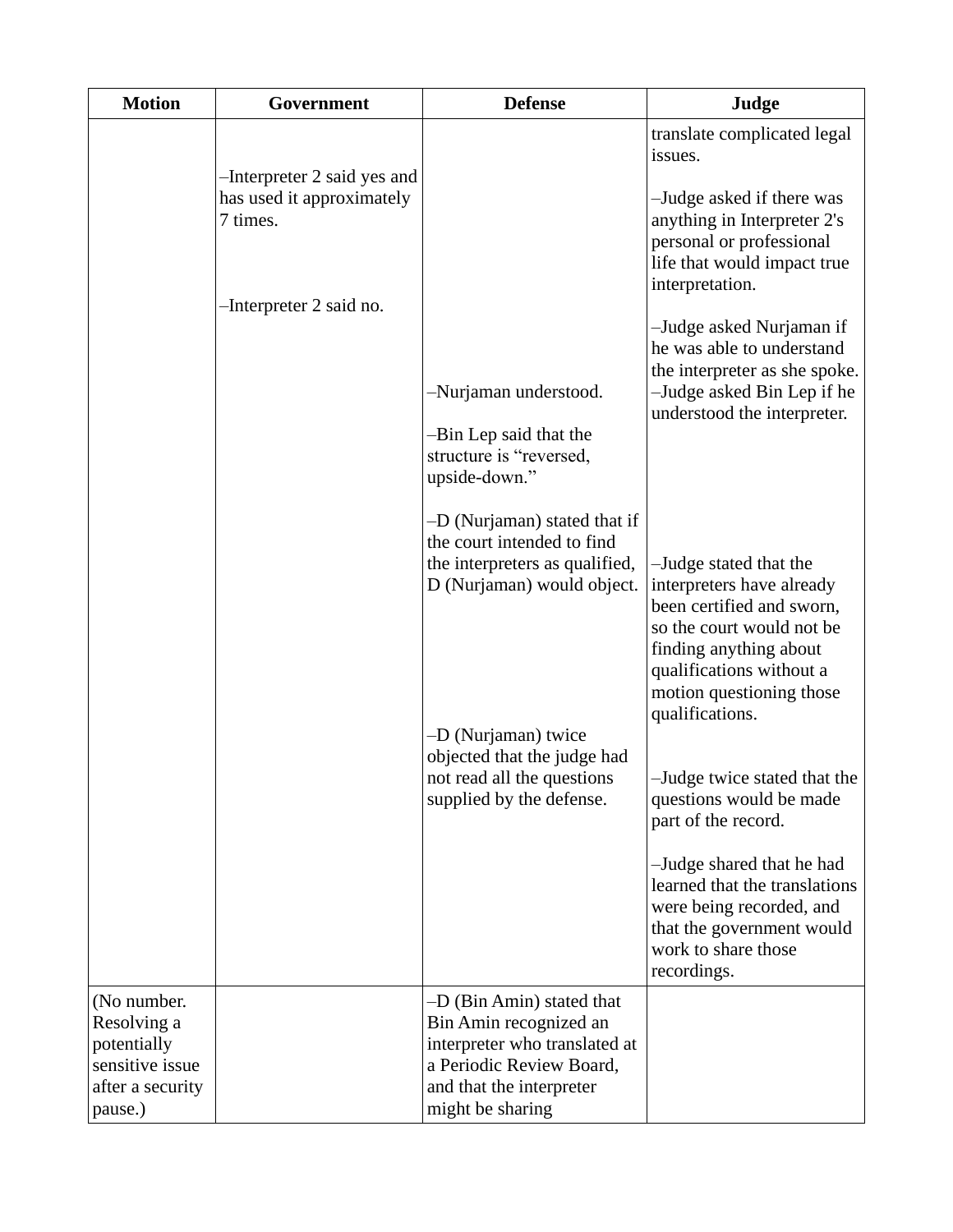| <b>Motion</b> | Government                                                                            | <b>Defense</b>                                                                                                                                                                                                                                                                                                                                       | Judge                                                                                                                                                                                                                                                                                                                                                                                     |
|---------------|---------------------------------------------------------------------------------------|------------------------------------------------------------------------------------------------------------------------------------------------------------------------------------------------------------------------------------------------------------------------------------------------------------------------------------------------------|-------------------------------------------------------------------------------------------------------------------------------------------------------------------------------------------------------------------------------------------------------------------------------------------------------------------------------------------------------------------------------------------|
|               | -Government noted that it<br>would object if instructed<br>to remove the interpreter. | confidential information<br>with the prosecution.<br>-D (Bin Amin) asserted that<br>the prosecution had no<br>reason to retain an<br>interpreter at the table, so<br>this was potential<br>government intimidation.<br>-D (Bin Lep) concurred<br>with D (Bin Amin).<br>-D (Bin Amin) asked that<br>the interpreter be removed<br>from the courtroom. | -Judge thanked the defense<br>for bringing the matter to<br>the court's attention and<br>directed that the defense<br>should place it into a<br>written motion that could<br>be properly vetted for<br>sensitivity.<br>-Judge deferred the issue in<br>favor of finishing the<br>arraignment.                                                                                             |
| Arraignment   |                                                                                       | -Nurjaman understood.<br>-Bin Lep understood.<br>-Bin Amin understood.<br>-Nurjaman understood.<br>-Bin Amin understood.<br>-Bin Lep did not<br>understand, or, rather, was<br>concerned at not having<br>discussed the opportunity<br>with his counsel.                                                                                             | -Judge explained that the<br>accused were entitled to<br>representation by military<br>lawyers and asked if the<br>accused understood this.<br>-Judge explained that the<br>accused could request<br>particular military lawyers<br>and asked if the accused<br>understood this.<br>-Judge explained that the<br>accused could retain<br>qualified civilian counsel,<br>at no cost to the |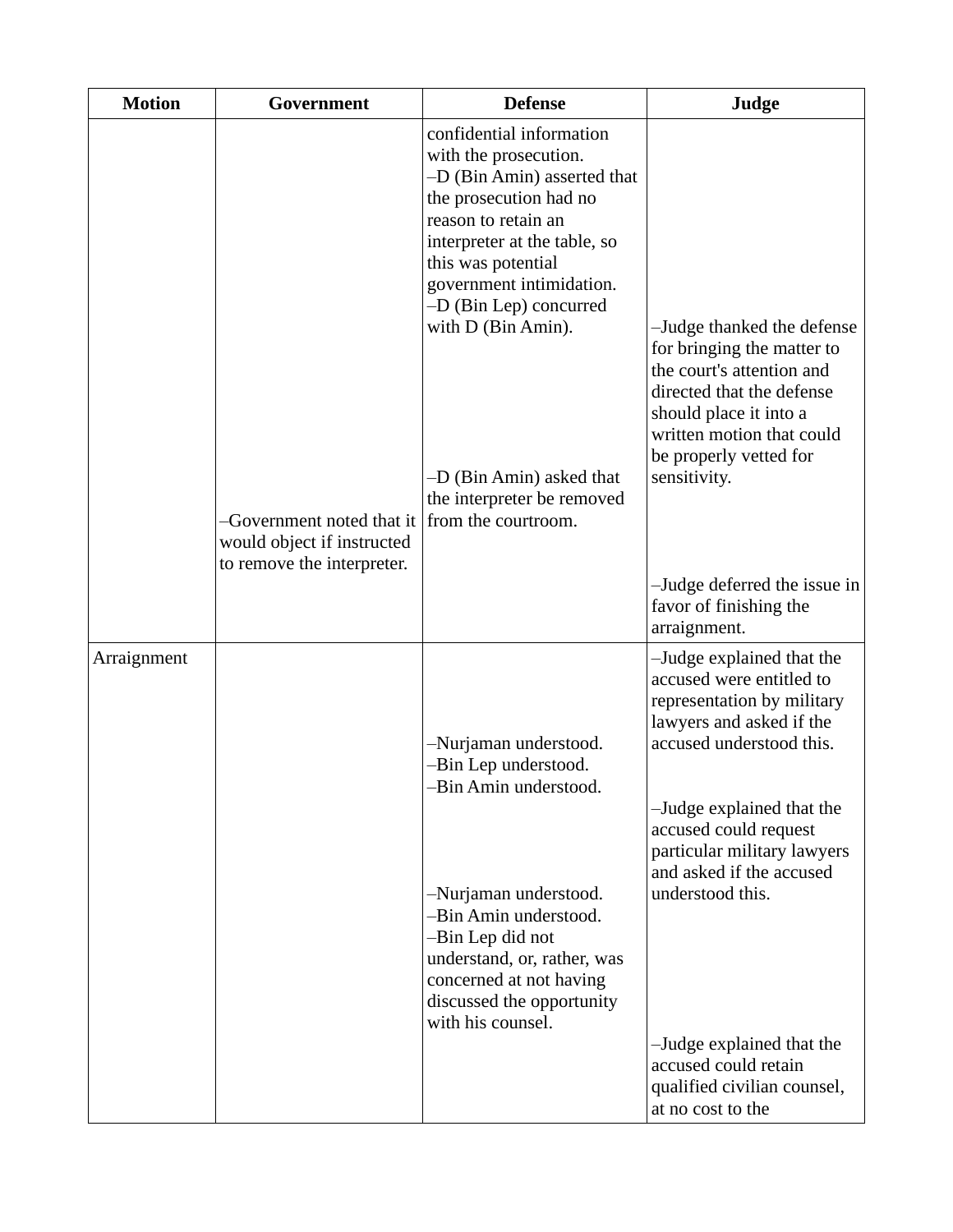| <b>Motion</b> | Government | <b>Defense</b>                                                                  | Judge                                                                                                                                                                                             |
|---------------|------------|---------------------------------------------------------------------------------|---------------------------------------------------------------------------------------------------------------------------------------------------------------------------------------------------|
|               |            | -Nurjaman understood.<br>-Bin Lep understood.                                   | government, and asked if<br>the accused understood<br>this.                                                                                                                                       |
|               |            | -Bin Amin understood.                                                           | -Judge explained that<br>qualified counsel had to be<br>admitted to practice law in<br>the United States and be<br>willing to comply with the<br>military commissions. He<br>asked if the accused |
|               |            | -Nurjaman understood but<br>requested an Indonesian<br>lawyer.                  | understood.                                                                                                                                                                                       |
|               |            | -D (Nurjaman) noted that<br>the defense team had made<br>that request to the    |                                                                                                                                                                                                   |
|               |            | Convening Authority, but<br>that it had been denied.<br>-D (Nurjaman) corrected |                                                                                                                                                                                                   |
|               |            | himself that the Convening<br>Authority had not denied the                      |                                                                                                                                                                                                   |
|               |            | request but had not<br>responded to it.                                         | -Judge acknowledged, then<br>asked again if the accused<br>understood their rights to                                                                                                             |
|               |            | -Nurjaman understood.<br>-Bin Lep understood.<br>-Bin Amin understood.          | civilian attorneys.                                                                                                                                                                               |
|               |            |                                                                                 | -Judge explained that<br>military council would<br>remain, even if a civilian<br>counsel was retained.<br>-Judge asked if any of the<br>detainees had questions<br>about their rights as          |
|               |            | -Nurjaman stated no<br>questions but reiterated a<br>desire for an Indonesian   | explained.                                                                                                                                                                                        |
|               |            | attorney.<br>-Nurjaman said yes.                                                | -Judge asked Nurjaman if<br>he desired to be represented<br>by the civilian and military<br>counsels on his team.                                                                                 |
|               |            |                                                                                 | -Judge asked Bin Lep if he<br>understood his rights about                                                                                                                                         |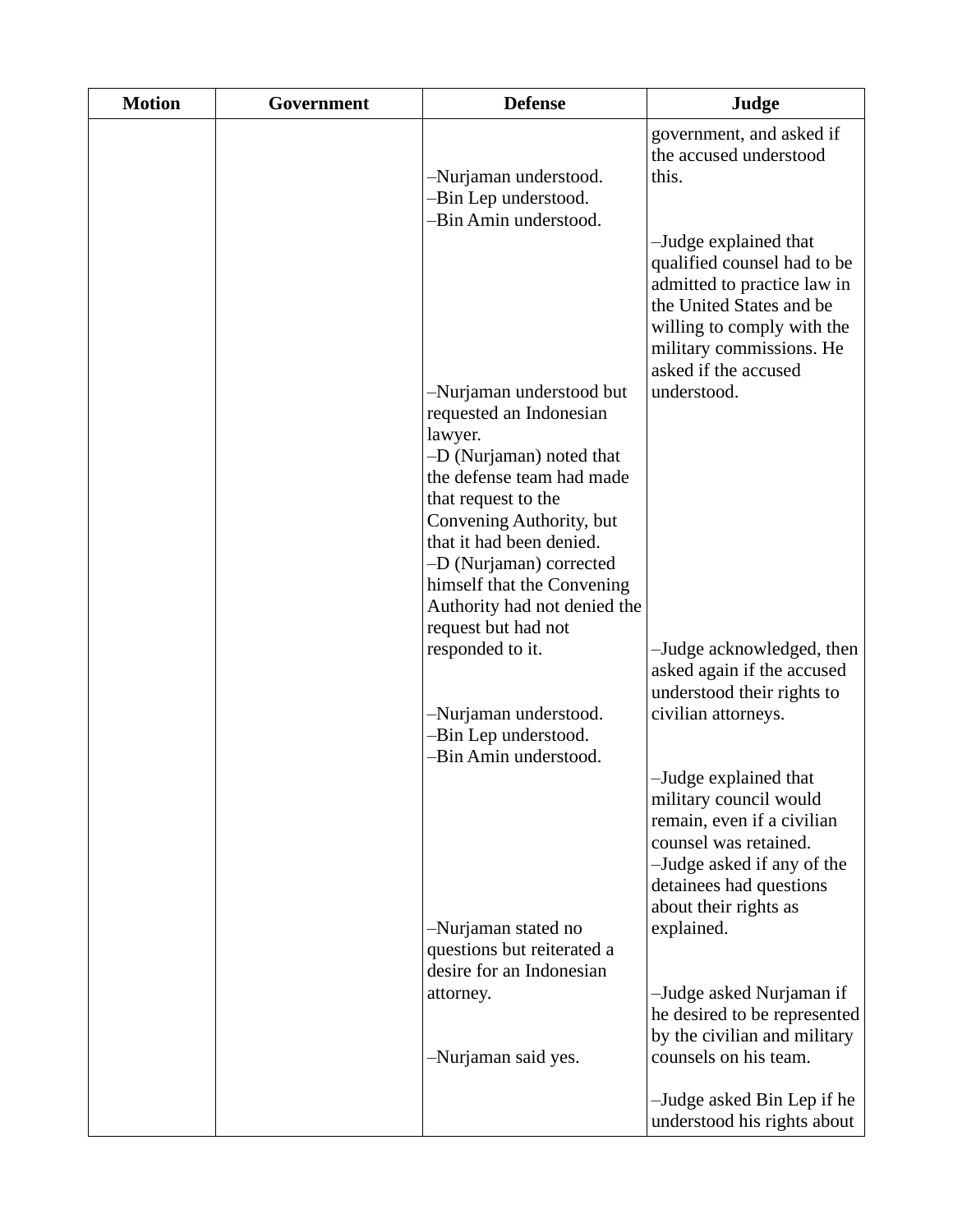| <b>Motion</b>                                                         | Government                                                                    | <b>Defense</b>                                                   | Judge                                                                                                                                                                                                                                                                                                                                                                                                                                                                                                          |
|-----------------------------------------------------------------------|-------------------------------------------------------------------------------|------------------------------------------------------------------|----------------------------------------------------------------------------------------------------------------------------------------------------------------------------------------------------------------------------------------------------------------------------------------------------------------------------------------------------------------------------------------------------------------------------------------------------------------------------------------------------------------|
|                                                                       |                                                                               | -Bin Lep stated<br>understanding.                                | attorneys.<br>-Judge asked Bin Lep if he<br>desired to be represented<br>by the civilian and military                                                                                                                                                                                                                                                                                                                                                                                                          |
|                                                                       |                                                                               | -Bin Lep said yes.                                               | counsels on his team.                                                                                                                                                                                                                                                                                                                                                                                                                                                                                          |
|                                                                       |                                                                               | -Bin Amin said yes.<br>-Bin Amin said yes.                       | -Judge asked Bin Amin if<br>he understood his rights to<br>counsel.<br>-Judge asked Bin Amin if<br>he desired to be represented<br>by the civilian and military<br>counsels on his team.                                                                                                                                                                                                                                                                                                                       |
|                                                                       |                                                                               | -Nurjaman said yes.<br>-Bin Lep said yes.<br>-Bin Amin said yes. | -Judge swore all counsels<br>1n.<br>-Judge informed the<br>accused of their rights to<br>attend or absent themselves<br>from any court session, and<br>the possible ramifications<br>of absence. Judge asked the<br>accused if they understood.                                                                                                                                                                                                                                                                |
| (No number.<br>Judge<br>qualifications<br>and offer of<br>voir dire.) | -Government asked about<br>the judge's knowledge of<br>the detainees prior to |                                                                  | -Judge placed his<br>qualifications on record.<br>-Judge advised all present<br>of any previous encounters<br>he had had with any<br>personnel present or known<br>to have acted or be acting<br>upon the behalf of the<br>government or the accused.<br>-Judge pledged that no<br>incidence prior or ongoing<br>impacted, was impacting,<br>or would ever in some way<br>impact his ability to<br>perform as an impartial<br>judge in this matter.<br>-Judge offered right of voir<br>dire to the government. |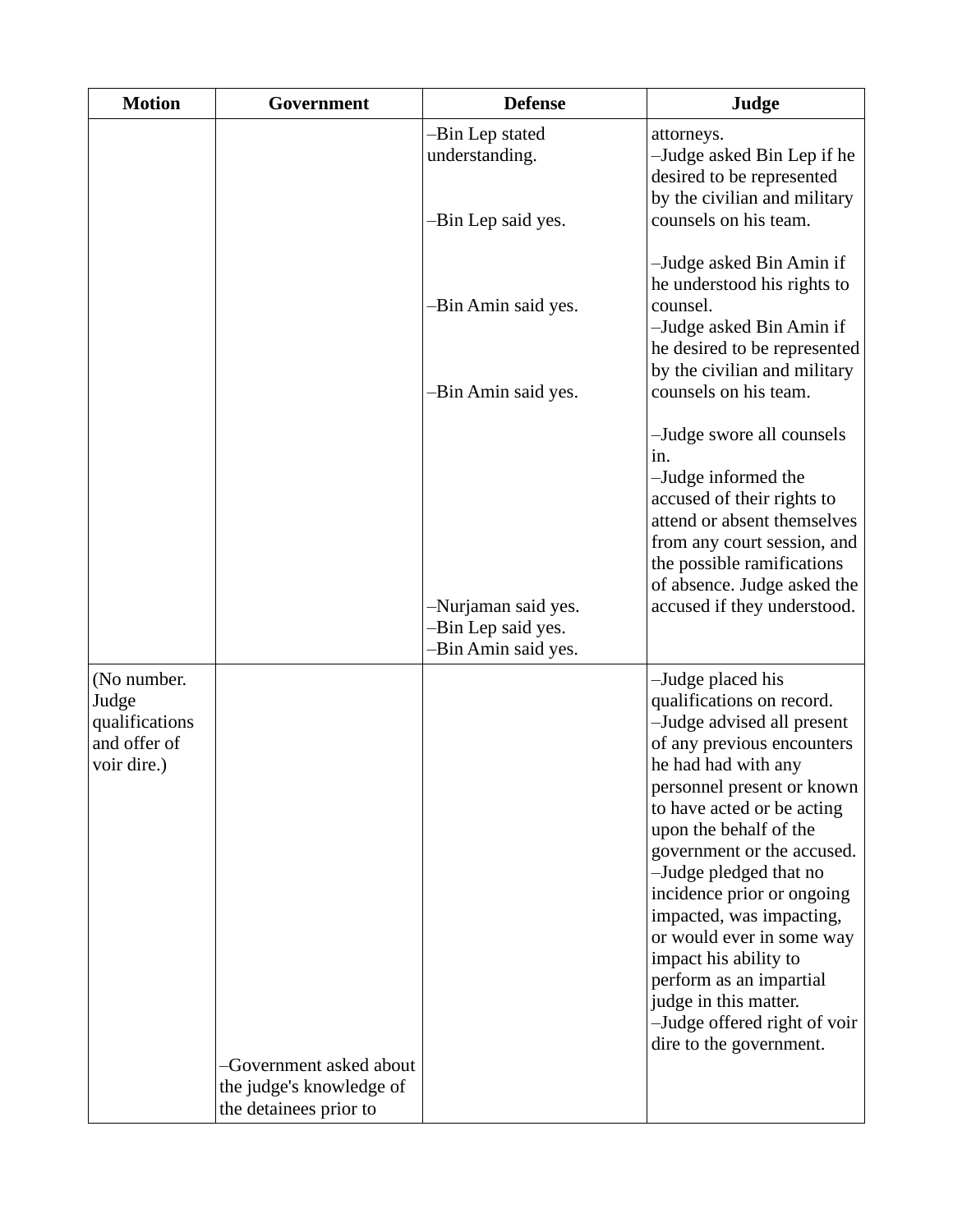| <b>Motion</b> | Government                                                                                                                                                                                                 | <b>Defense</b> | Judge                                                                                                                                                                   |
|---------------|------------------------------------------------------------------------------------------------------------------------------------------------------------------------------------------------------------|----------------|-------------------------------------------------------------------------------------------------------------------------------------------------------------------------|
|               | being detailed to the case,<br>and if any of the judge's<br>friends or family had had<br>any connections to the<br>accused or the case.                                                                    |                | -Judge stated no awareness<br>of the detainees prior to<br>detailing, and no                                                                                            |
|               | -Government asked about<br>the judge's awareness of<br>the case prior to being                                                                                                                             |                | connections to anyone<br>connected to the case or<br>detainees.                                                                                                         |
|               | detailed.<br>-Government asked if the<br>judge had discussed the<br>case with anyone<br>substantively, not just                                                                                            |                | -Judge had no awareness<br>of the case prior to being<br>detailed.                                                                                                      |
|               | administratively.<br>-Government asked if the<br>judge had made any<br>public statements of<br>opinion about the case,<br>the guilt or innocence of<br>the accused, terrorism, or<br>Al Qa'eda and Jema'ah |                | -Judge said no.                                                                                                                                                         |
|               | Islamiyah.<br>-Government asked if any<br>of the judge's friends or<br>family had been victims<br>of terrorism-related                                                                                     |                | -Judge said no.                                                                                                                                                         |
|               | offenses.<br>-Government asked about<br>the judge's retirement                                                                                                                                             |                | -Judge said no.                                                                                                                                                         |
|               | eligibility.                                                                                                                                                                                               |                | -Judge is eligible for<br>retirement in August or<br>September of 2023, but<br>given a recent selection for<br>promotion, has chosen not<br>to retire until at earliest |
|               | -Government asked about<br>any civilian or otherwise<br>follow-on employment<br>prospects.                                                                                                                 |                | spring of 2025.<br>-Judge had none.                                                                                                                                     |
|               | -Government asked about<br>several other personnel                                                                                                                                                         |                |                                                                                                                                                                         |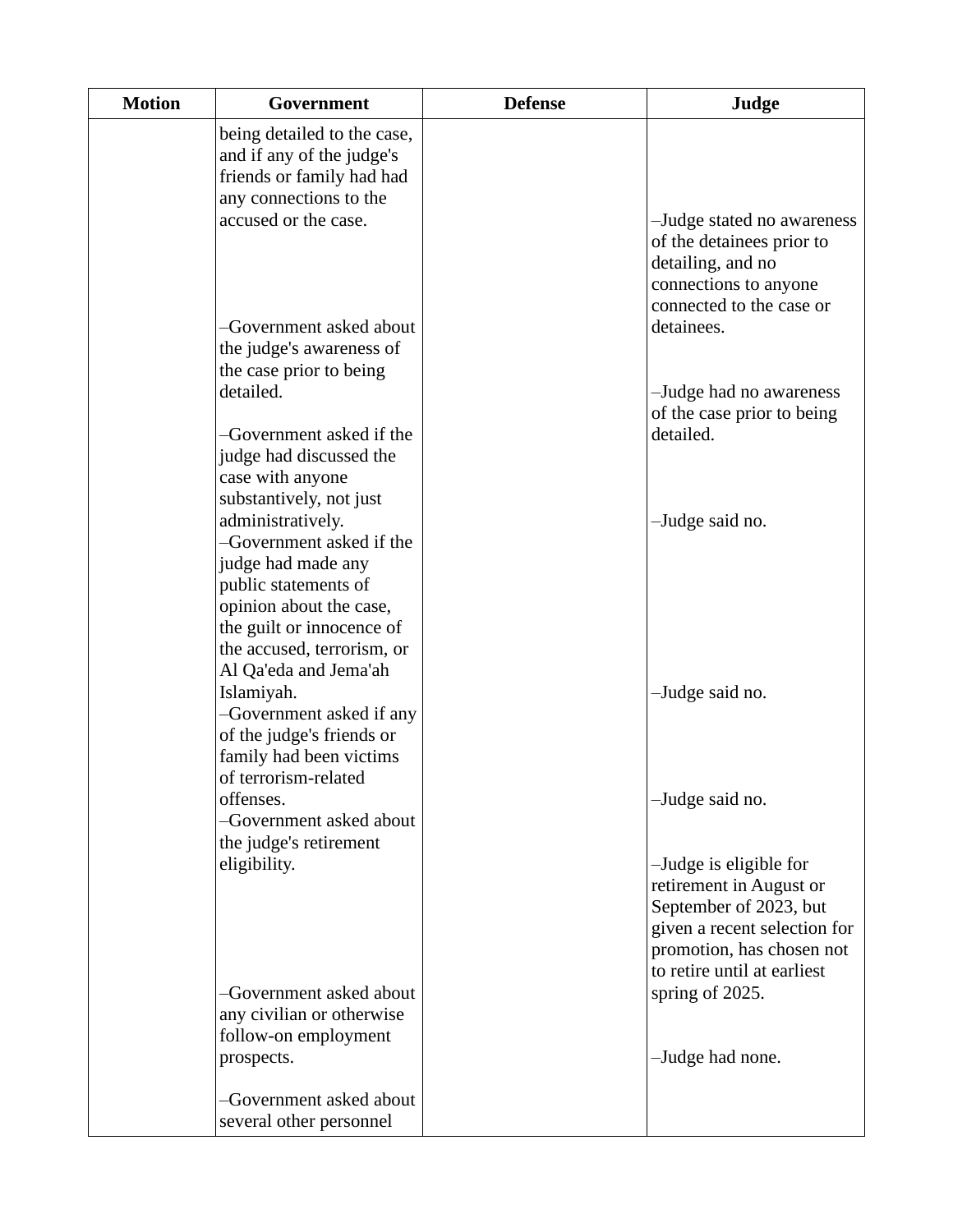| <b>Motion</b> | Government                                                                                                                                                                                                                                                                                       | <b>Defense</b> | Judge                                                                                                                                                                                                                                                                                                                                                                                                                                                                                                                                                                           |
|---------------|--------------------------------------------------------------------------------------------------------------------------------------------------------------------------------------------------------------------------------------------------------------------------------------------------|----------------|---------------------------------------------------------------------------------------------------------------------------------------------------------------------------------------------------------------------------------------------------------------------------------------------------------------------------------------------------------------------------------------------------------------------------------------------------------------------------------------------------------------------------------------------------------------------------------|
|               | connected to or affiliated<br>with the case.<br>-Government confirmed<br>with the judge that his<br>current orders were for                                                                                                                                                                      |                | -Judge knew few of the<br>names, and those few he<br>pledged did not impact his<br>impartiality.<br>-Judge did know Cmdr.<br>Eric Nelson of the defense<br>from concurrent rotations<br>in Japan for two years, and<br>their families did watch<br>children for each other.<br>After rotations diverged,<br>nobody kept in touch<br>except via sporadic<br>Facebook-style messages.<br>When on the same base,<br>they saw each other<br>weekly, "At least at church<br>on Sunday." They never<br>discussed either of their<br>positions relative to the<br>military commission. |
|               | duty in Norfolk, VA, and<br>asked if he had any orders<br>that would send him<br>away.<br>-Government asked if the                                                                                                                                                                               |                | -Prior to nomination, the<br>judge had received orders<br>to go to Washington state,<br>but those orders had been<br>canceled so he could<br>remain in proximity to<br>Washington D.C. and the<br>time zone that the military<br>commission will occur in.                                                                                                                                                                                                                                                                                                                      |
|               | judge's deployment in<br>Abu Ghraib after the<br>abuses had resulted in the<br>judge investigating the<br>personnel or any of the<br>detainees, and if his<br>experiences would impact<br>his impartiality.<br>-Government asked if the<br>judge's deployment on an<br>aircraft carrier had ever |                | -Judge responded no.                                                                                                                                                                                                                                                                                                                                                                                                                                                                                                                                                            |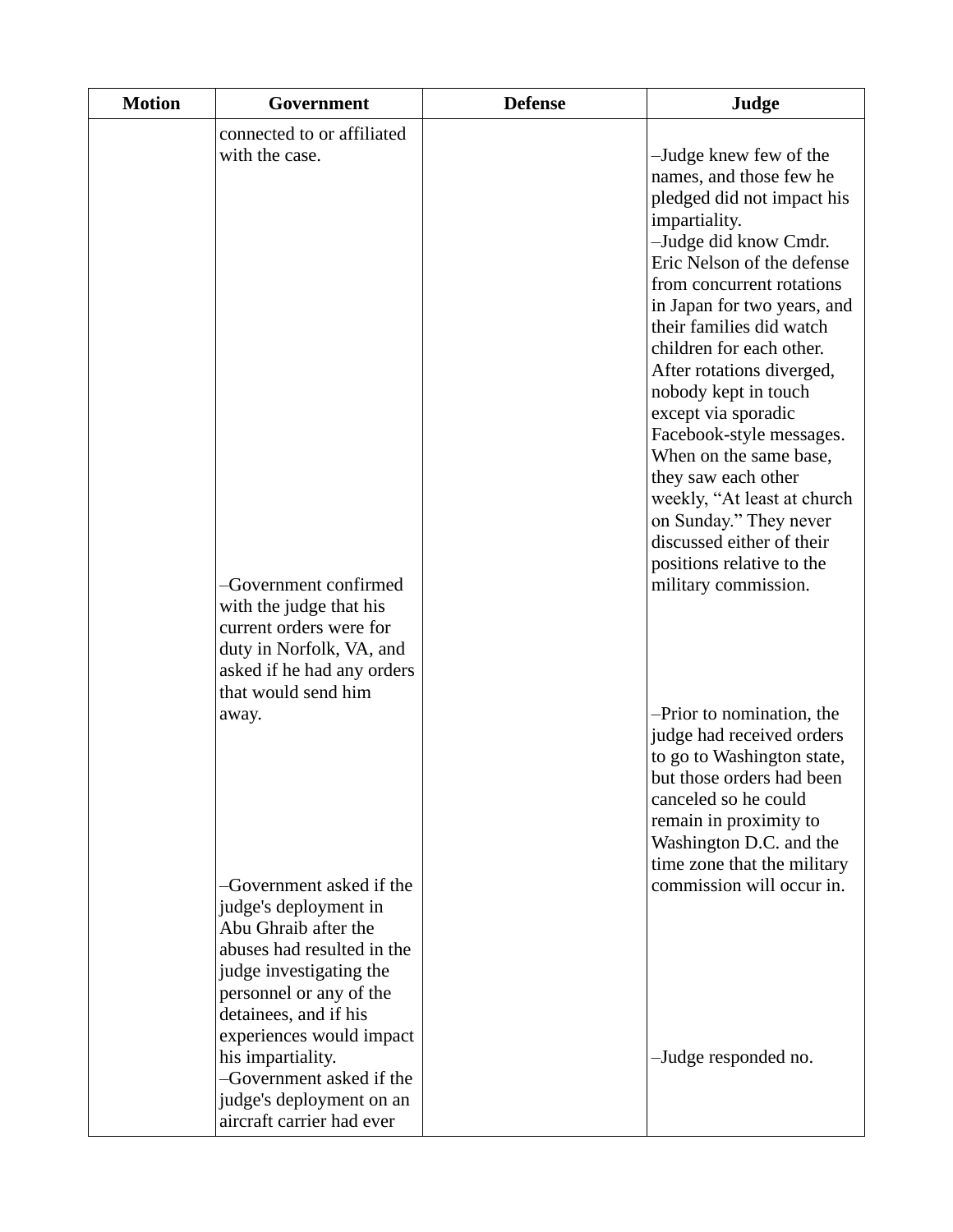| <b>Motion</b> | Government                                                                                                                                                                                 | <b>Defense</b>                                                                                                 | Judge                                                                                                                                                                                                                                                                                                        |
|---------------|--------------------------------------------------------------------------------------------------------------------------------------------------------------------------------------------|----------------------------------------------------------------------------------------------------------------|--------------------------------------------------------------------------------------------------------------------------------------------------------------------------------------------------------------------------------------------------------------------------------------------------------------|
|               | taken him to Southeast<br>Asia, or if any other<br>deployments had required<br>him to work with the<br>police of Southeast Asia.<br>-Government asked if any<br>of the judge's experiences |                                                                                                                | -Judge said no, except for<br>one brief stint in the<br>Philippines and Hong<br>Kong, where he worked<br>with the embassy country<br>teams and the Naval<br>Criminal Investigative<br>Service, but not with<br>police.                                                                                       |
|               | in Southeast Asia would<br>impact his ability to be<br>impartial.                                                                                                                          |                                                                                                                |                                                                                                                                                                                                                                                                                                              |
|               |                                                                                                                                                                                            |                                                                                                                | -Judge said no.                                                                                                                                                                                                                                                                                              |
|               |                                                                                                                                                                                            | -D (Nurjaman) asked if the<br>judge professionally knew<br>anyone impacted by<br>terrorism or the wars in Iraq |                                                                                                                                                                                                                                                                                                              |
|               |                                                                                                                                                                                            | and Afghanistan.                                                                                               | -Judge stated that he had a<br>brother who served<br>multiple tours in<br>Afghanistan or Iraq, and<br>like most personnel serving<br>after 9/11 he knows people<br>involved in the global war<br>on terror, but nothing of<br>that impacts his ability to                                                    |
|               |                                                                                                                                                                                            | D (Nurjaman) asked how<br>long the judge was at Abu                                                            | sit as a military judge.                                                                                                                                                                                                                                                                                     |
|               |                                                                                                                                                                                            | Ghraib and asked what he<br>did there.<br>-D (Nurjaman) asked if the                                           | -Judge confirmed six<br>months and stated that he<br>was there as part of Team<br>134, which reviewed files<br>on incoming detainees and<br>determined whether to refer<br>the detainees to the<br>Disciplinary Review Board<br>for release, or to the<br>Central Criminal Court of<br>Iraq for prosecution. |
|               |                                                                                                                                                                                            | judge had ever followed up<br>on the abuses at Abu Ghraib.                                                     | -Judge said no, that the<br>investigations were                                                                                                                                                                                                                                                              |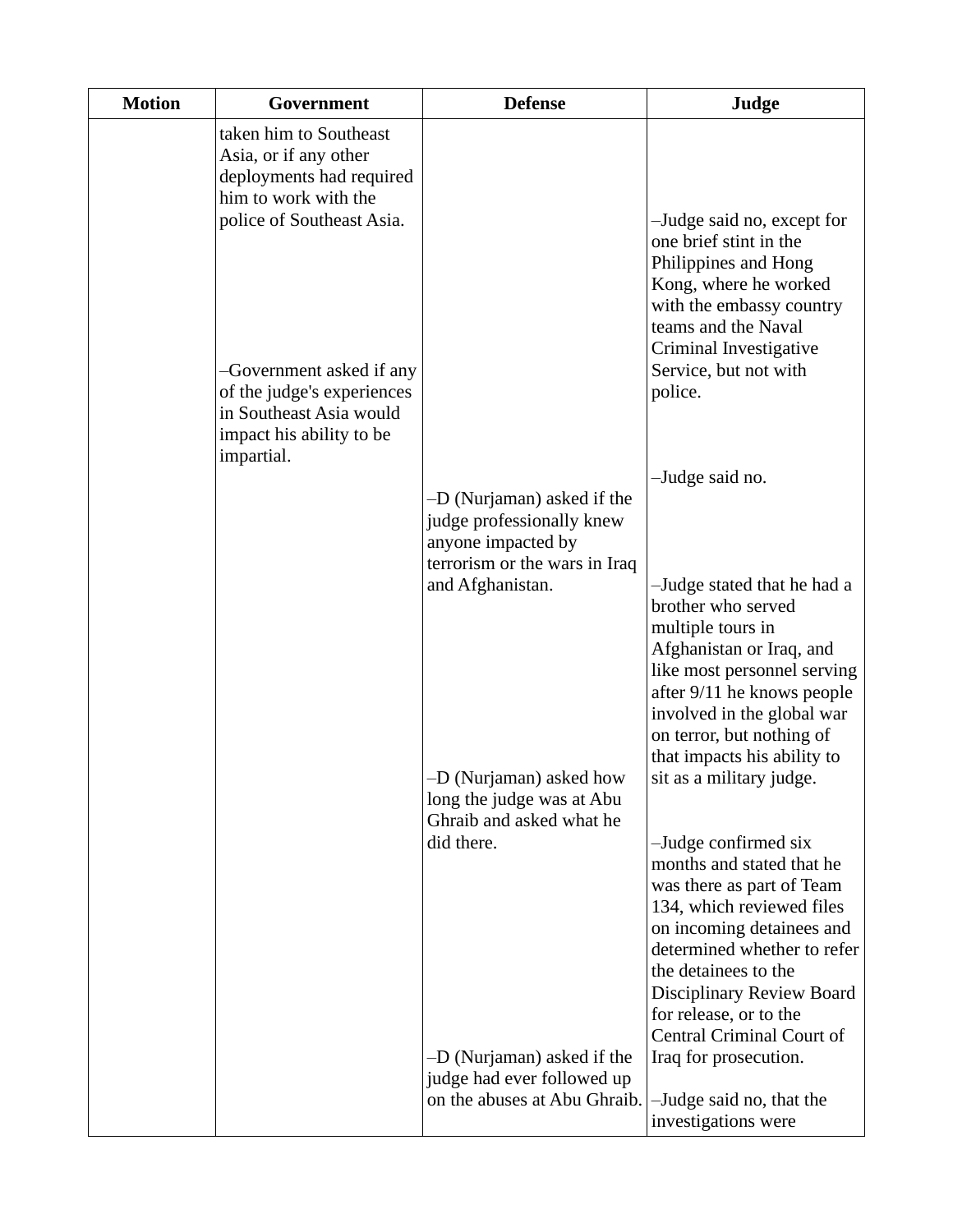| <b>Motion</b> | Government | <b>Defense</b>                                                                                                                              | Judge                                                                                                                                                                                     |
|---------------|------------|---------------------------------------------------------------------------------------------------------------------------------------------|-------------------------------------------------------------------------------------------------------------------------------------------------------------------------------------------|
|               |            | -D (Nurjaman) asked if the<br>judge ever worked with                                                                                        | complete before his arrival,<br>and the Iraqi nationals were<br>controlling the portion of<br>the prison where the events<br>had occurred.                                                |
|               |            | international organizations<br>like the ICRC while at Abu<br>Ghraib.<br>-D (Nurjaman) asked if any                                          | -Judge said no, that his<br>responsibilities were not at<br>that level at that time.                                                                                                      |
|               |            | of the files that the judge<br>reviewed included requests<br>for intelligence.                                                              | -Judge said no, and that<br>those would have stood                                                                                                                                        |
|               |            | -D (Nurjaman) asked if the<br>review required<br>international legal standards<br>regarding detainees, or if it<br>was just a law-of-war    | out.                                                                                                                                                                                      |
|               |            | situation.<br>-D (Nurjaman) asked if any                                                                                                    | -Judge said no,<br>international law was a<br>separate portfolio, and his<br>work was all law-of-war.                                                                                     |
|               |            | of the referrals for<br>prosecution dealt with<br>mistreatment of prisoners or<br>something similar.                                        | -Judge did not recall                                                                                                                                                                     |
|               |            | -D (Nurjaman) asked about<br>the training provided by the<br>DOD and the Navy about<br>law of war violations or<br>criminal acts that would | anything of that nature.                                                                                                                                                                  |
|               |            | help with the processing of<br>the files.                                                                                                   | -Judge had the standard<br>mobilization training and<br>was given familiarization                                                                                                         |
|               |            | -D (Nurjaman) asked what<br>crimes the judge was asked<br>to look for in identifying                                                        | by the task for supervisor.                                                                                                                                                               |
|               |            | files for prosecution.                                                                                                                      | -Judge stated that the<br>crimes were battlefield<br>crimes or acts against<br>coalition forces. He did not<br>see only criminal crimes,<br>like rape or robbery.<br>Briefings concerning |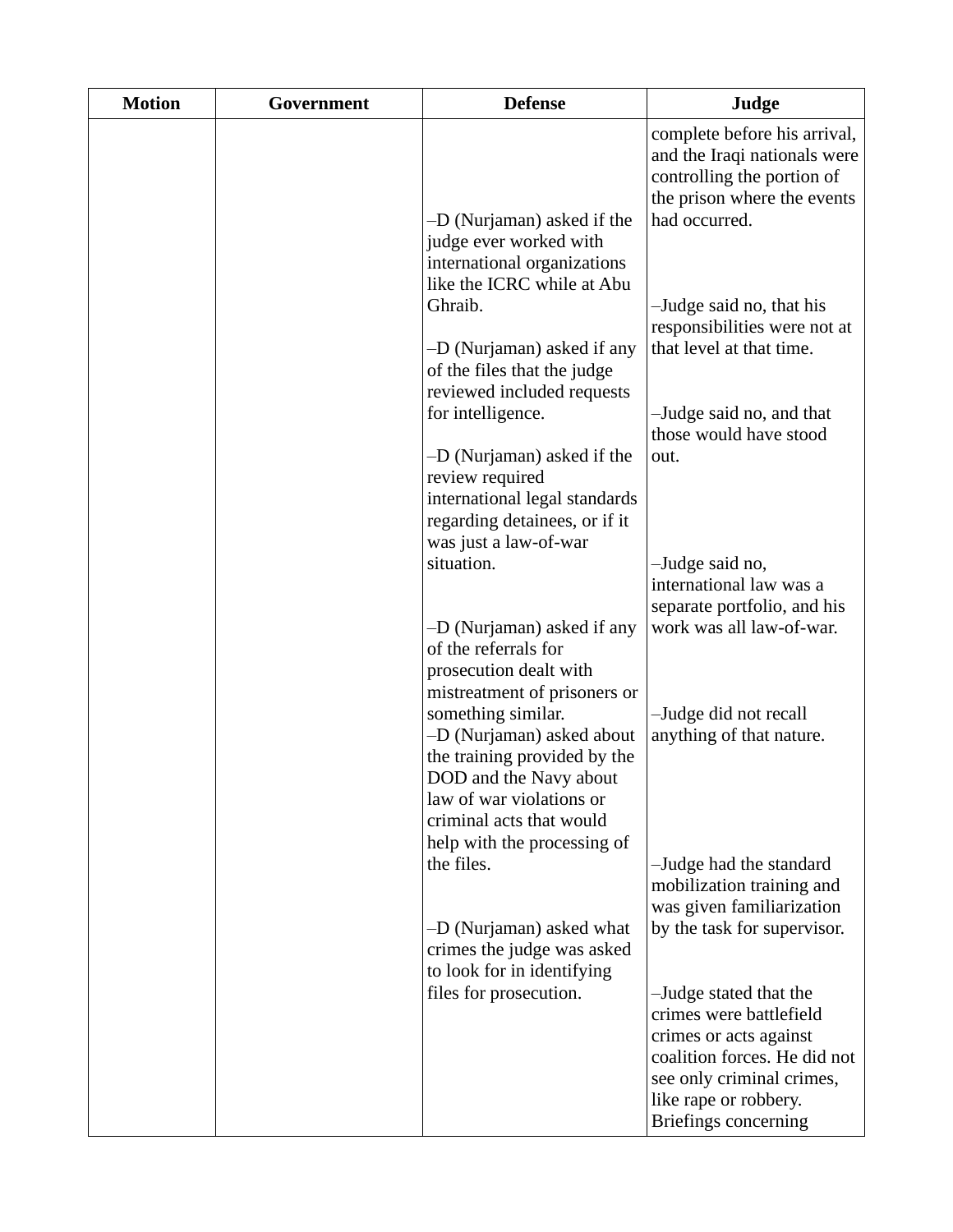| <b>Motion</b> | Government | <b>Defense</b>                                                                                                                                             | Judge                                                                                                                                                                                            |
|---------------|------------|------------------------------------------------------------------------------------------------------------------------------------------------------------|--------------------------------------------------------------------------------------------------------------------------------------------------------------------------------------------------|
|               |            | -D (Nurjaman) asked what<br>sorts of crimes the judge did<br>see.                                                                                          | review focused on<br>standards of proof for the<br>Central Criminal Court of<br>Iraq, and what evidence<br>met those standards.<br>-Judge listed being caught                                    |
|               |            |                                                                                                                                                            | with bomb-making material<br>or IEDs; being caught with<br>a phone and bomb-making<br>material near an IED; being<br>caught with arms and<br>ammunition that exceeded<br>limits; being caught in |
|               |            | -D (Nurjaman) asked if the<br>judge had seen any cases<br>involving torture.<br>-D (Nurjaman) asked if the                                                 | direct combat against<br>coalition forces.<br>-Judge said no.                                                                                                                                    |
|               |            | judge had read anything<br>about Mitchell and Jessen<br>and defined "Enhanced<br>Interrogation Techniques" as                                              |                                                                                                                                                                                                  |
|               |            | torture.<br>-D (Nurjaman) asked if the<br>judge had thought about<br>torture being a violation of<br>international law but no<br>person in the U.S. having | -Judge said no, but that he<br>was generally aware of<br>EITs as a subject.                                                                                                                      |
|               |            | been prosecuted for it.                                                                                                                                    | -Judge had not thought in<br>those terms but is aware of<br>international law and the<br>law of warfare as pertains<br>to the prohibition against<br>torture.                                    |
|               |            | -D (Bin Lep) stated that Bin                                                                                                                               | $-Judge$ noted that D (Bin<br>Lep) wanted to bring<br>something up.                                                                                                                              |
|               |            | Lep had transitioned from<br>the Malay translation to the<br>Indonesian translation<br>voluntarily, because he                                             |                                                                                                                                                                                                  |
|               |            | believed that the Indonesian<br>translation might be more<br>adequate at communicating                                                                     |                                                                                                                                                                                                  |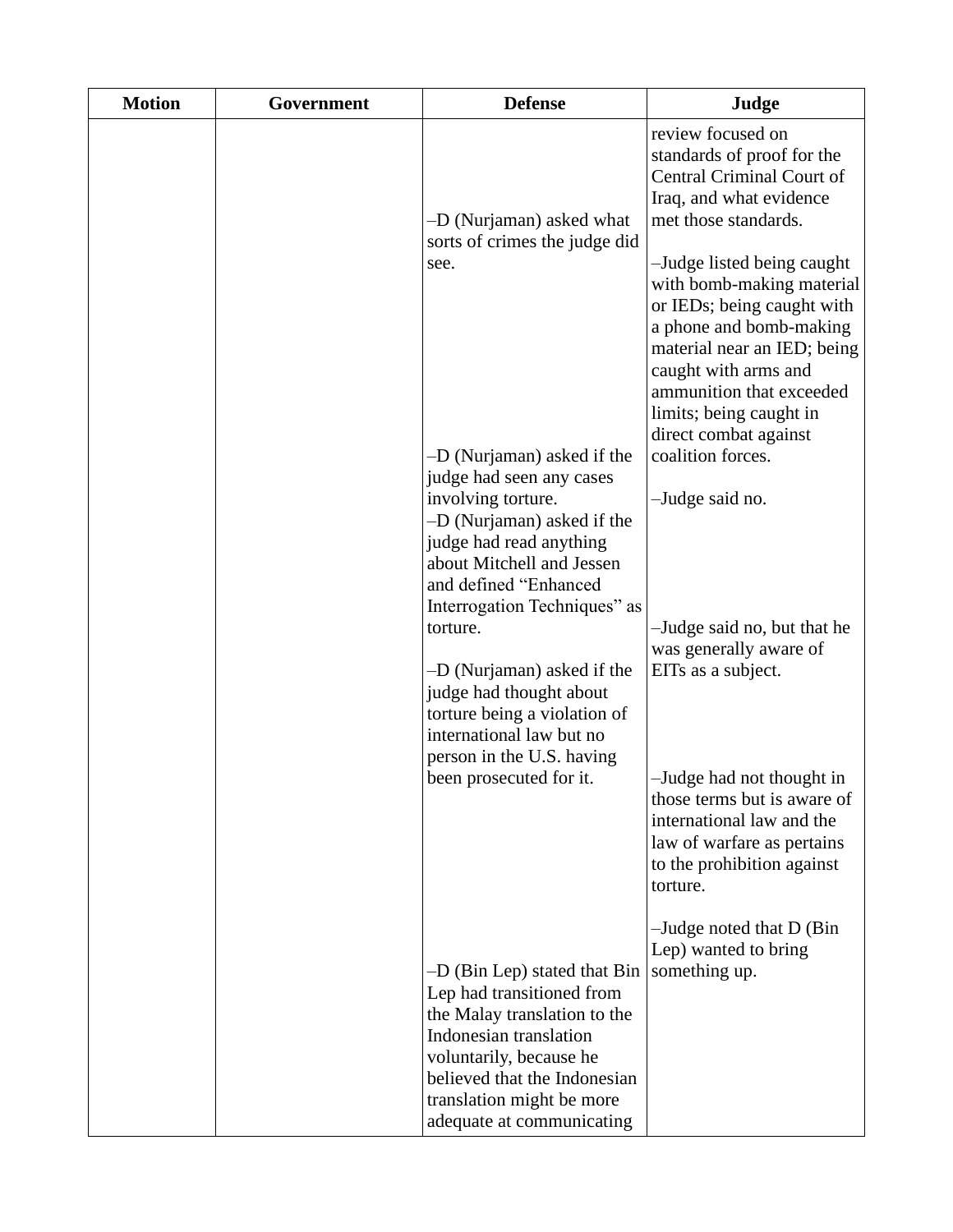| <b>Motion</b> | Government | <b>Defense</b>                                                               | Judge                                                   |
|---------------|------------|------------------------------------------------------------------------------|---------------------------------------------------------|
|               |            | the events in court.<br>$-D$ (Bin Lep) objected to the<br>interpreter again. |                                                         |
|               |            | -D (Bin Lep) iterated                                                        |                                                         |
|               |            | concern that the interpreters                                                |                                                         |
|               |            | are biased against the<br>detainees.                                         |                                                         |
|               |            |                                                                              | -Judge asked Bin Lep if he<br>was listening to the      |
|               |            | -Bin Lep confirmed                                                           | Indonesian translation.                                 |
|               |            | listening to the Indonesian                                                  |                                                         |
|               |            | translation.                                                                 | -Judge asked Bin Lep if he<br>could understand what the |
|               |            |                                                                              | judge was saying through                                |
|               |            |                                                                              | the Indonesian                                          |
|               |            | -Bin Lep said yes.                                                           | interpretation.<br>-Judge asked Bin Lep how             |
|               |            | -Bin Lep stated that he                                                      | well he speaks Indonesian.                              |
|               |            | speaks Indonesian 70%.                                                       | -Judge asked what                                       |
|               |            |                                                                              | language Bin Lep was                                    |
|               |            | -Bin Lep estimated he was                                                    | using to respond to his<br>questions.                   |
|               |            | using 50% Malay, 50%                                                         |                                                         |
|               |            | Indonesian to respond to the                                                 |                                                         |
|               |            | judge.                                                                       | -Judge asked Bin Lep how<br>much of the proceedings he  |
|               |            |                                                                              | had understood to that                                  |
|               |            |                                                                              | point. (Question was                                    |
|               |            | -Bin Lep estimated his<br>understanding as 100%,                             | requested by D (Bin Lep).)                              |
|               |            | between the two                                                              |                                                         |
|               |            | translations.                                                                | -Judge reviewed the                                     |
|               |            | $-D$ (Bin Lep) re-registered                                                 | process of voir dire with<br>Bin Lep.                   |
|               |            | objection to the interpreters                                                |                                                         |
|               |            | and questioned their                                                         |                                                         |
|               |            | competence.<br>-D (Bin Amin) stated that                                     |                                                         |
|               |            | <b>Bin Amin was</b>                                                          |                                                         |
|               |            | understanding about half of                                                  |                                                         |
|               |            | the situation and agreed with<br>D (Bin Lep) that the                        |                                                         |
|               |            | arraignment was deficient.                                                   | -Judge restated the court's                             |
|               |            |                                                                              | satisfaction with the                                   |
|               |            |                                                                              | certified interpreters at this<br>time and directed     |
|               |            | -D (Nurjaman) asked the                                                      | proceedings to continue.                                |
|               |            | judge who he was advising,                                                   |                                                         |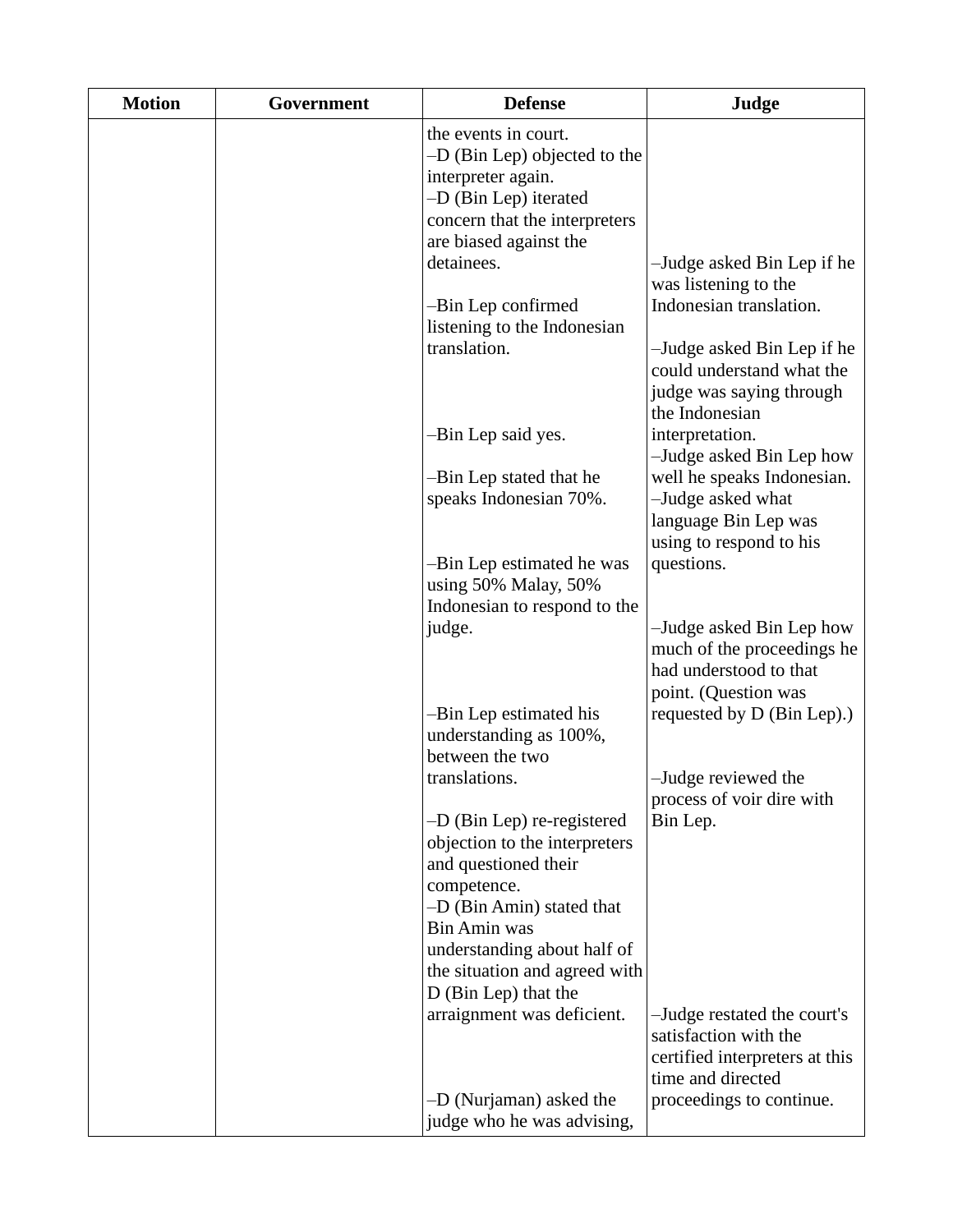| <b>Motion</b> | Government | <b>Defense</b>                                                                                                 | Judge                                                                                                                                                                                                                                                                       |
|---------------|------------|----------------------------------------------------------------------------------------------------------------|-----------------------------------------------------------------------------------------------------------------------------------------------------------------------------------------------------------------------------------------------------------------------------|
|               |            | when he was in Southeast<br>Asia as a legal advisor in the<br>military.<br>-D (Nurjaman) asked what            | -Judge responded that he<br>was advising the country<br>team and visiting forces,<br>usually regarding liberty<br>incidents. He noted that<br>none of the issues at<br>advisement pertained to<br>international law, and he<br>never interacted with a<br>non-U.S. Embassy. |
|               |            | Navy regulations covered<br>international issues such as<br>servicemen arrested in a                           |                                                                                                                                                                                                                                                                             |
|               |            | foreign country.<br>-D (Nurjaman) asked if the                                                                 | -Judge said that the UCMJ<br>(Uniform Code of Military<br>Justice) governed that.                                                                                                                                                                                           |
|               |            | UCMJ required the military<br>to provide local counsel to<br>personnel that get arrested                       |                                                                                                                                                                                                                                                                             |
|               |            | overseas.                                                                                                      | -Judge noted that that<br>depended on the country<br>and added that part of his<br>job at that time was to<br>assist embassy country<br>teams in identifying law<br>firms that could represent                                                                              |
|               |            | -D (Nurjaman) asked if the<br>purpose of such a policy<br>was to ensure military<br>personnel could understand | military members.                                                                                                                                                                                                                                                           |
|               |            | what was happening in a<br>foreign legal proceeding.                                                           | -Judge supposed that could<br>have been a reason but<br>stated that he was not privy<br>to the reasoning as a                                                                                                                                                               |
|               |            | -D (Nurjaman) asked if the<br>judge spoke to foreign<br>lawyers or foreign law firms                           | lieutenant at the time.                                                                                                                                                                                                                                                     |
|               |            | as part of checking on these<br>situations.                                                                    | -Judge agreed that he did<br>sometimes interact with<br>foreign lawyers and law                                                                                                                                                                                             |
|               |            | -D (Nurjaman) asked if<br>these foreign law firms<br>represented the U.S.                                      | firms.                                                                                                                                                                                                                                                                      |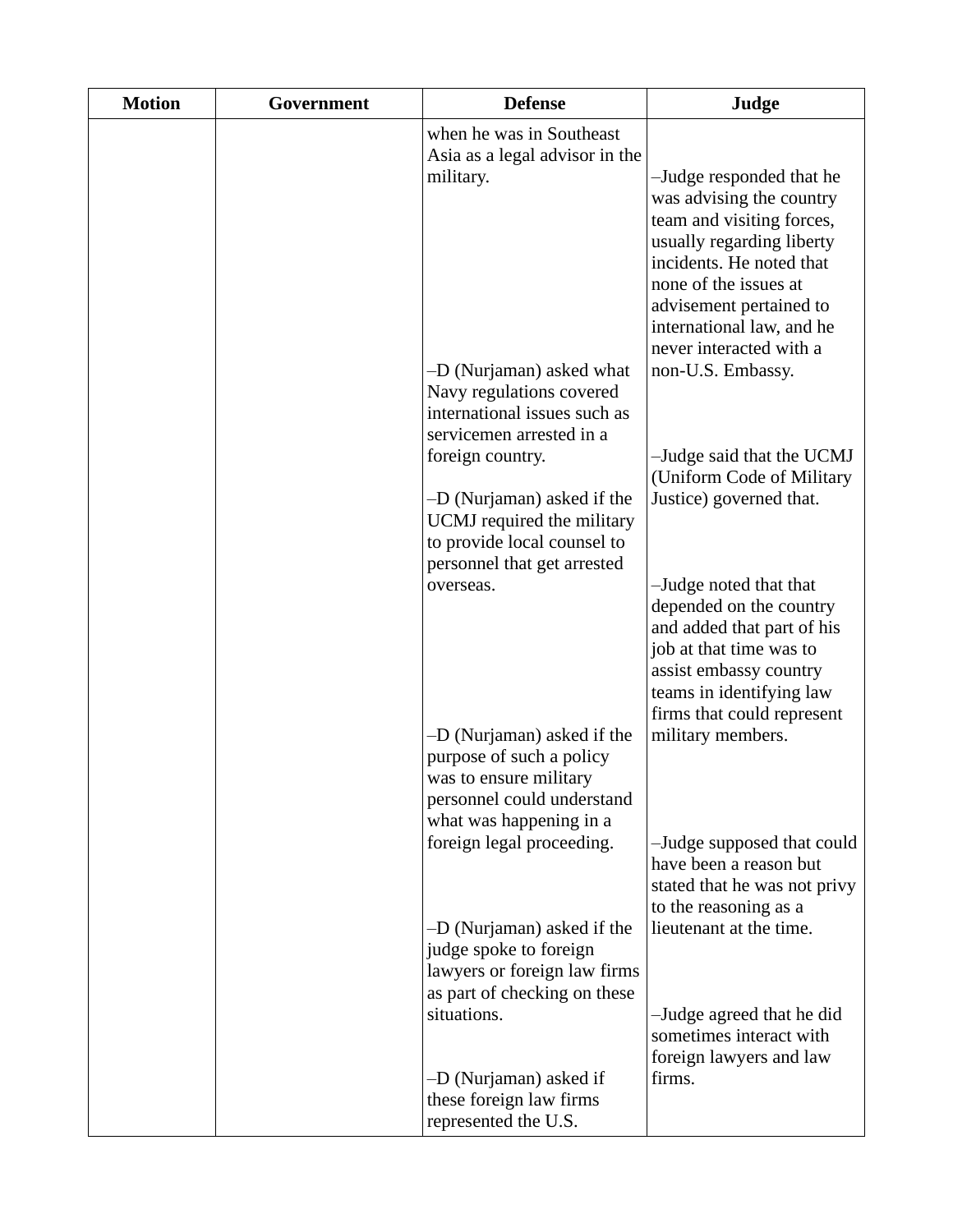| <b>Motion</b> | Government | <b>Defense</b>                                                                                                                       | Judge                                                                                                                                                                                               |
|---------------|------------|--------------------------------------------------------------------------------------------------------------------------------------|-----------------------------------------------------------------------------------------------------------------------------------------------------------------------------------------------------|
|               |            | servicemen.<br>-D (Nurjaman) suggested<br>that the process was                                                                       | -Judge noted that that<br>depended on the situation.<br>He then reiterated that his<br>role had only been to<br>ensure that the embassy<br>had a process in place to<br>deal with those situations. |
|               |            | connected to the joint forces<br>agreements.<br>-D (Nurjaman) asked if the                                                           | -Judge clarified that the<br>process he was ensuring<br>was that the embassy knew<br>who to notify if a<br>servicemember was<br>arrested, and what initial<br>steps should be taken.                |
|               |            | judge had any contact with<br>personnel who had been<br>arrested in a foreign country.                                               | -Judge said no.                                                                                                                                                                                     |
|               |            | -D (Nurjaman) asked if the<br>judge had contact with<br>lawyers or local interpreters<br>who would represent the                     |                                                                                                                                                                                                     |
|               |            | arrested personnel.                                                                                                                  | -Judge could not recall an<br>instance that called on him                                                                                                                                           |
|               |            | -D (Nurjaman) asked if the<br>judge had become aware of<br>the Bali and Jakarta<br>bombings while working in                         | to do so.                                                                                                                                                                                           |
|               |            | Southeast Asia.<br>-D (Nurjaman) asked if the<br>judge was aware at the time<br>of the Moro front and                                | -Judge said no, not<br>specifically.                                                                                                                                                                |
|               |            | Muslim insurrections in the<br>Philippines.<br>-D (Nurjaman) asked if the<br>judge was aware of the trials<br>in Indonesia of people | -Judge was aware but had<br>no involvement.                                                                                                                                                         |
|               |            | accused of the Bali and<br>Jakarta bombings.<br>-D (Nurjaman) asked if the<br>judge followed the news<br>while based in Southeast    | -Judge said no.                                                                                                                                                                                     |
|               |            | Asia.<br>-D (Nurjaman) asked if the                                                                                                  | -Judge said that he only<br>followed news about<br>servicemembers getting in<br>trouble, not foreign news.                                                                                          |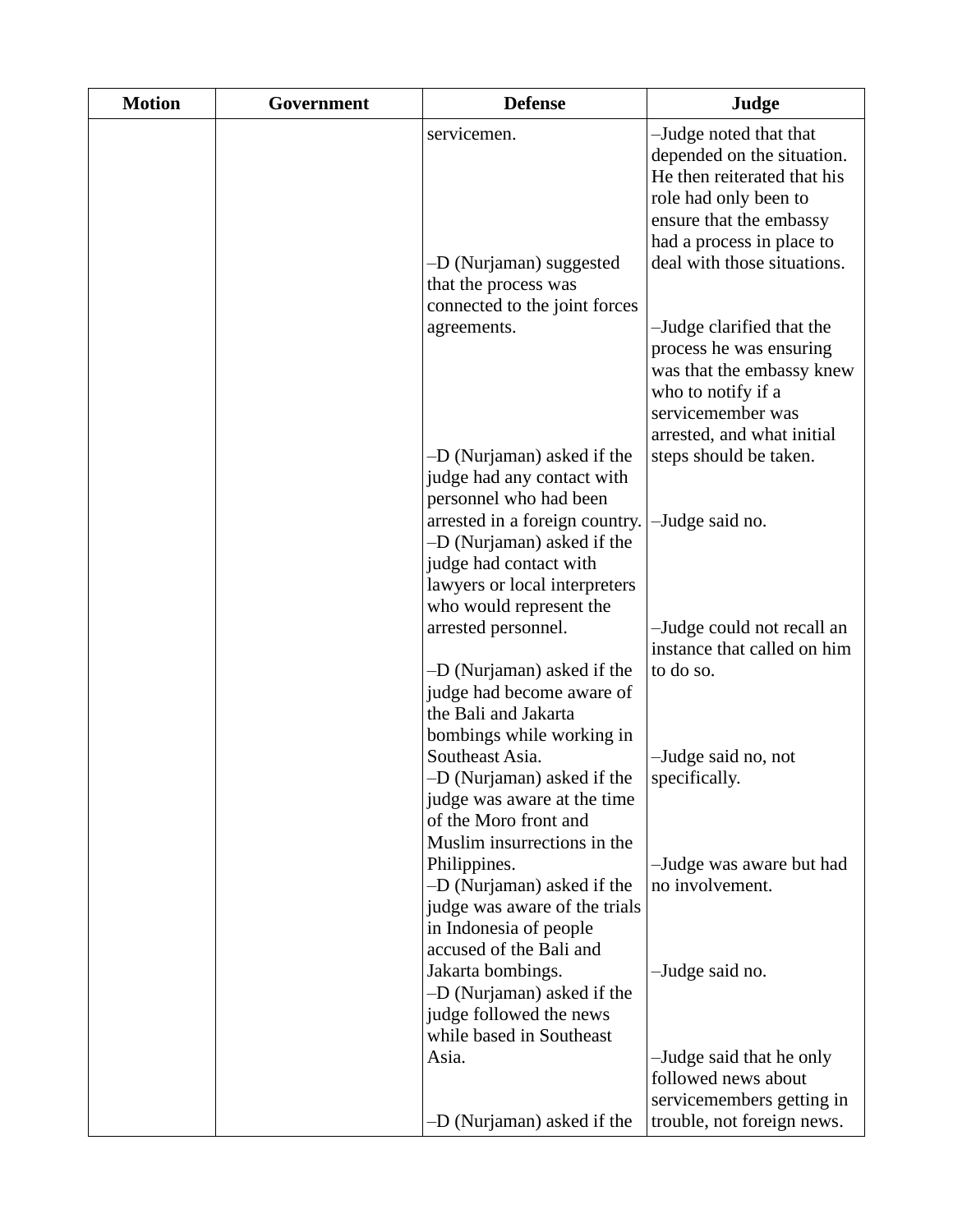| <b>Motion</b> | Government | <b>Defense</b>                                                                                                                                                    | Judge                                                                                                                                                                     |
|---------------|------------|-------------------------------------------------------------------------------------------------------------------------------------------------------------------|---------------------------------------------------------------------------------------------------------------------------------------------------------------------------|
|               |            | judge knew of the Senate<br>Select Committee on<br>Intelligence Report on<br>Torture, had ever watched<br>"The Report," or had ever<br>watched "The Mauritanian." | -Judge said no, though he                                                                                                                                                 |
|               |            |                                                                                                                                                                   | had seen that "The<br>Mauritanian" was available<br>on the flight to GTMO, so<br>he was aware it was a                                                                    |
|               |            | -D (Nurjaman) asked if the<br>judge believed he would be<br>able to compel witness<br>testimony that might be                                                     | movie.                                                                                                                                                                    |
|               |            | embarrassing to the U.S.<br>government or military.                                                                                                               | -Judge stated that he has<br>no reservations on that<br>point, and that his<br>commitment is to follow                                                                    |
|               |            | -D (Nurjaman) asked, with<br>regards to classification<br>guides, etc., what training<br>the judge has received about<br>505 evidence and what is or              | the law.                                                                                                                                                                  |
|               |            | is not a national security<br>interest.                                                                                                                           | -Judge received military<br>training involving 505<br>hearings, but nothing<br>specific to the evidence that<br>will be presented in the                                  |
|               |            | -D (Nurjaman) asked if the<br>judge would be comfortable<br>in disagreeing with the<br>government about what<br>constitutes a national                            | commission.                                                                                                                                                               |
|               |            | security interest.<br>-D (Nurjaman) asked if the<br>judge had been called upon<br>to do similar before, and<br>what sorts of cases they                           | -Judge said yes.                                                                                                                                                          |
|               |            | were.                                                                                                                                                             | -Judge stated that he had<br>had several M.R.E. 505<br>hearings before, and related<br>that there had been a case<br>where the accused had<br>significant 505 information |
|               |            |                                                                                                                                                                   | in the service records. The                                                                                                                                               |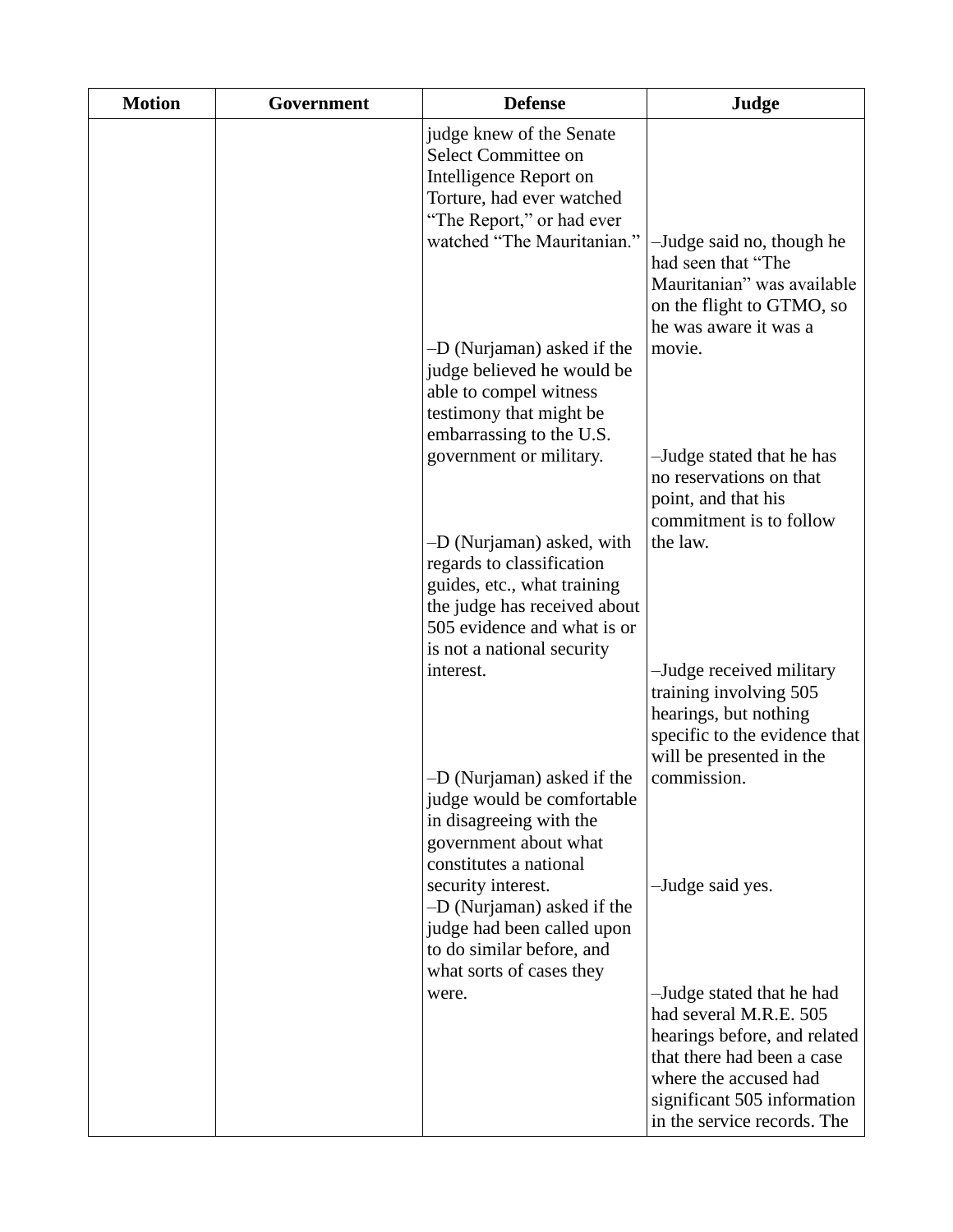| <b>Motion</b> | Government | <b>Defense</b>                                                                                                                                                      | Judge                                                                                                                                         |
|---------------|------------|---------------------------------------------------------------------------------------------------------------------------------------------------------------------|-----------------------------------------------------------------------------------------------------------------------------------------------|
|               |            | -D (Nurjaman) asked if a<br>prior acquaintance with                                                                                                                 | judge had to make many<br>findings of what<br>information could or could<br>not be presented based on<br>content and classification<br>level. |
|               |            | <b>OMC Director Reismeier</b><br>would impact the judge's<br>ability to chastise or direct<br>OMC.                                                                  | -Judge said no and<br>reiterated that his job and<br>commitment was to follow                                                                 |
|               |            | -D (Nurjaman) asked if<br>anyone had expressed an<br>expectation of the judge's<br>performance or provided<br>any guidance on rulings.<br>-D (Nurjaman) asked how   | the law.<br>-Judge said no.                                                                                                                   |
|               |            | the judge was going to<br>reconcile his obligations as a<br>court martial judge with his<br>duties as a military<br>commission judge.                               | -Judge shared that he had                                                                                                                     |
|               |            |                                                                                                                                                                     | been completing cases or<br>giving them to colleagues,<br>and he was readying<br>himself for full<br>commitment to the                        |
|               |            | -D (Nurjaman) asked,<br>considering the judge's<br>impending promotion, if the<br>judge would request to<br>remain on the commission<br>case rather than assuming a | commissions process.                                                                                                                          |
|               |            | command position.                                                                                                                                                   | -Judge explained that those<br>were two different things.<br>With his promotion, he was<br>allowed to apply for<br>command screening, but     |
|               |            |                                                                                                                                                                     | that only opened the future<br>potential to become a<br>commanding officer, not<br>that he would be assigned a<br>command as a result. He     |
|               |            |                                                                                                                                                                     | stated he was not seeking<br>to rotate out of the                                                                                             |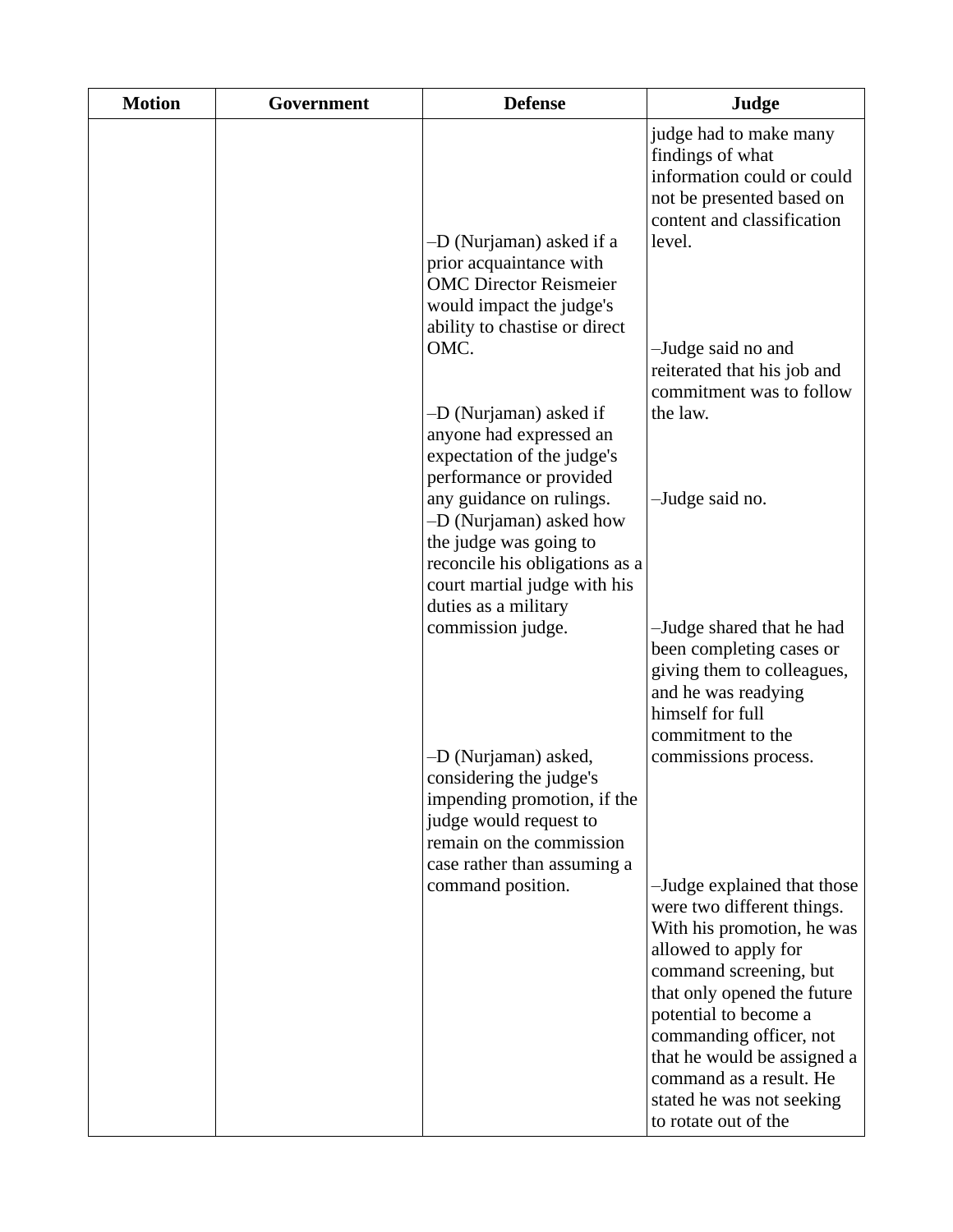| <b>Motion</b> | Government | <b>Defense</b>                                                                                                                                                                                                                 | Judge                                                                                                                                                                                                                                                                                       |
|---------------|------------|--------------------------------------------------------------------------------------------------------------------------------------------------------------------------------------------------------------------------------|---------------------------------------------------------------------------------------------------------------------------------------------------------------------------------------------------------------------------------------------------------------------------------------------|
|               |            | -D (Bin Lep) asked about<br>the process involved in the<br>judge joining the trial<br>judiciary.                                                                                                                               | commission billet.<br>-Judge believed that the<br>process was that his name<br>was submitted to the Office<br>of Military Commissions<br>by the Navy Judge<br>Advocate General. On<br>determining that the judge<br>met all the requisite<br>qualifications, OMC<br>accepted the judge. The |
|               |            | -D (Bin Lep) asked what                                                                                                                                                                                                        | judge was then detailed to<br>the case.                                                                                                                                                                                                                                                     |
|               |            | date the judge was<br>nominated.<br>-D (Bin Lep) asked what<br>date the judge accepted the<br>trial judiciary.                                                                                                                 | -Judge did not know for<br>sure, but believed it was in<br>December of 2020.<br>-Judge noted that his date<br>of oath and his date of<br>detailing were both in the<br>appellate exhibits he had                                                                                            |
|               |            | -D (Bin Lep) asked how the<br>judge became aware he<br>would be joining the trial                                                                                                                                              | submitted.                                                                                                                                                                                                                                                                                  |
|               |            | judiciary.                                                                                                                                                                                                                     | -Judge said that he had<br>spoken with Col. Watkins<br>about where he was located<br>(Norfolk), how he was<br>detailed, and that he would<br>likely stay there for ease of<br>process if detailed to a                                                                                      |
|               |            | -D (Bin Amin) asked if the<br>judge was familiar with the<br>Naval Law Review, and if<br>he had functioned as an<br>editor thereof in 2013.<br>-D (Bin Amin) asked about<br>the judge's level of<br>involvement with the Naval | case.<br>-Judge said yes.                                                                                                                                                                                                                                                                   |
|               |            | Law Review.                                                                                                                                                                                                                    | -Judge said that he<br>volunteered to assist Capt.<br>Stephen Reyes, who was                                                                                                                                                                                                                |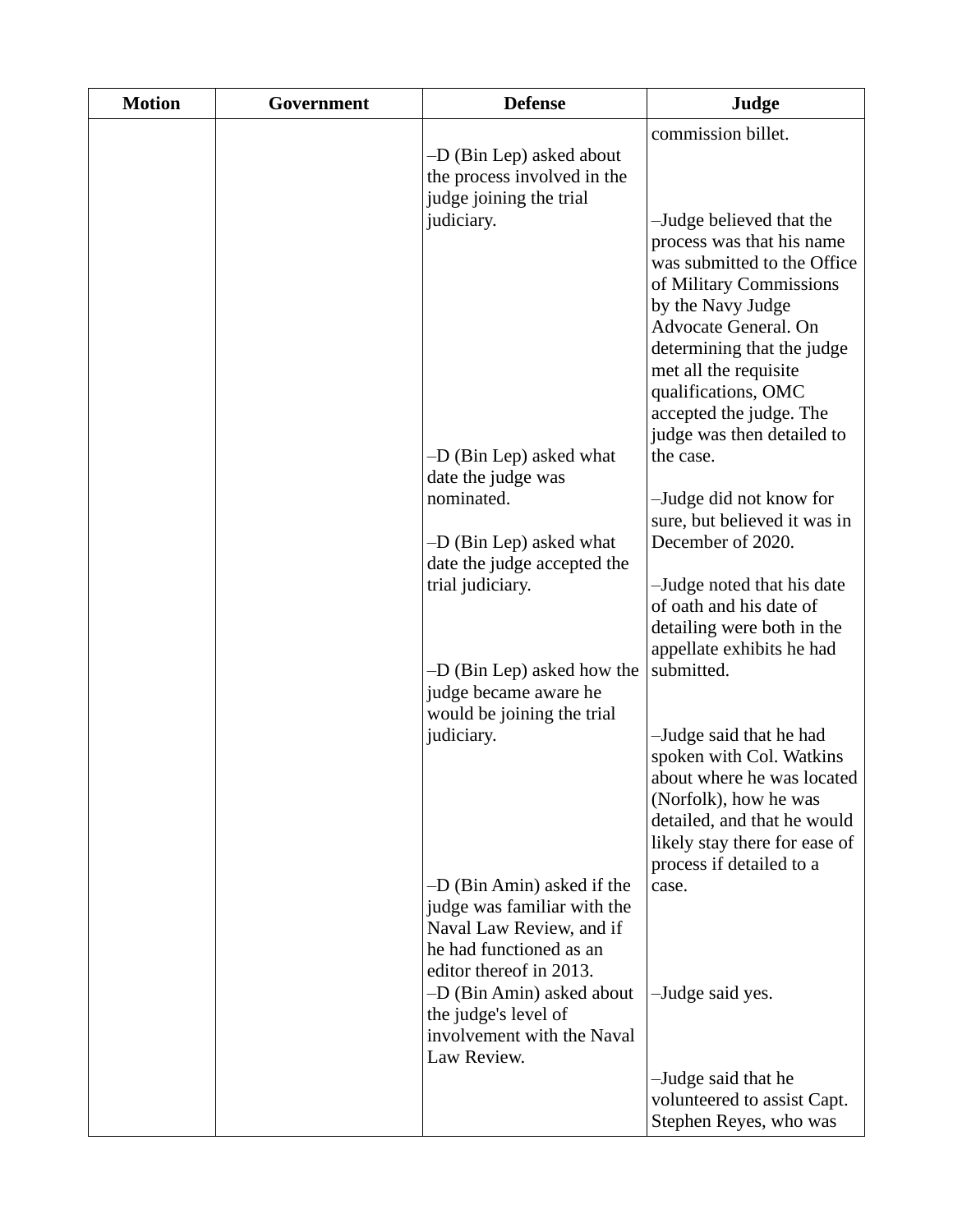| <b>Motion</b>                                                                       | Government | <b>Defense</b>                                                                                                                                                                                               | Judge                                                                                                                                                                                                                                                                                                                                                                                            |
|-------------------------------------------------------------------------------------|------------|--------------------------------------------------------------------------------------------------------------------------------------------------------------------------------------------------------------|--------------------------------------------------------------------------------------------------------------------------------------------------------------------------------------------------------------------------------------------------------------------------------------------------------------------------------------------------------------------------------------------------|
|                                                                                     |            | -D (Bin Amin) asked if the<br>judge recalled an article<br>called "The Use of Hearsay<br>in Military Commissions."                                                                                           | writing a death penalty<br>article for the Naval Law<br>Review. The judge was part<br>of a team of three who<br>checked the citations on the<br>article.                                                                                                                                                                                                                                         |
|                                                                                     |            | -D (Bin Amin) asked how<br>the judge would decide if<br>faced with choosing<br>between his conscience and<br>the law, then revised her<br>question to ask if he had<br>ever faced such a decision<br>before. | -Judge did not recall<br>reading or even being<br>aware of that article. His<br>sole involvement was with<br>the Reyes death penalty<br>article.<br>-Judge cautioned D (Bin)<br>Amin) that these were<br>questions about his<br>deliberative process and<br>not suitable for voir dire,<br>but then stated that he<br>follows the law and the<br>issue that is before him,<br>without passion or |
|                                                                                     |            |                                                                                                                                                                                                              | prejudice for whom it<br>might affect, and regardless<br>of personal feelings.                                                                                                                                                                                                                                                                                                                   |
| (No number.<br>Discussion of<br>procedure for<br>arraignment<br>charge<br>reading.) |            | -D (Nurjaman) asked the<br>judge if he should raise<br>objections with each<br>common allegations charge<br>or use a different procedure.                                                                    | -Judge directed that the<br>government was to read out<br>the charges, and the<br>defense should not mount<br>objections at this time.<br>-Judge directed that after<br>the reading of the charges,<br>the court and all parties<br>would conduct a<br>scheduling order, and the                                                                                                                 |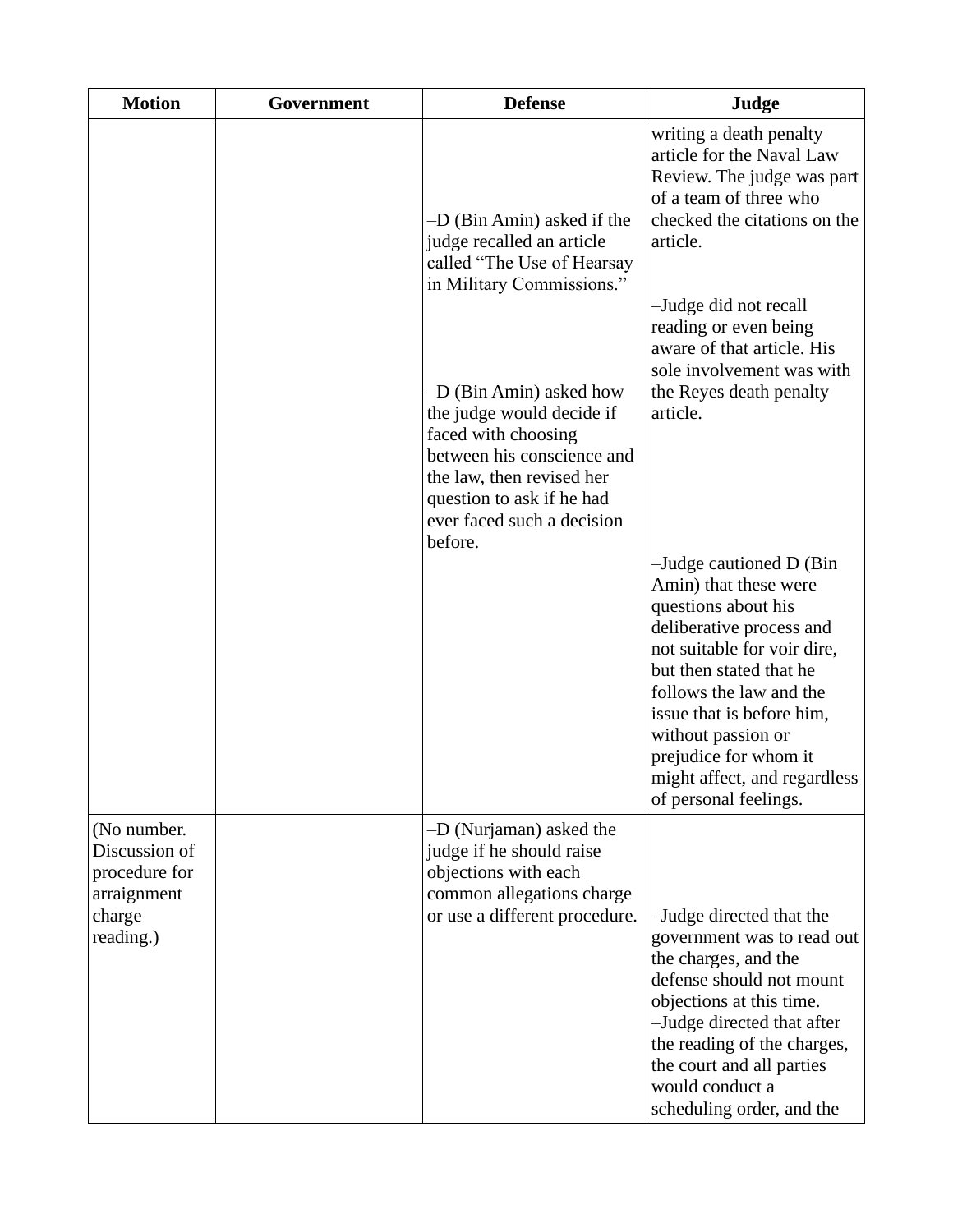| <b>Motion</b> | Government                                                                                                                                                                                                                                                                                                             | <b>Defense</b>                                                                                                                                                                                                          | Judge                                                                                                                                                                                |
|---------------|------------------------------------------------------------------------------------------------------------------------------------------------------------------------------------------------------------------------------------------------------------------------------------------------------------------------|-------------------------------------------------------------------------------------------------------------------------------------------------------------------------------------------------------------------------|--------------------------------------------------------------------------------------------------------------------------------------------------------------------------------------|
|               | -Government explained<br>that the common                                                                                                                                                                                                                                                                               | -D (Nurjamen) asked why<br>the "common allegations"<br>should be noted at the end of<br>each charge if they are not<br>written in the charges.                                                                          | scheduling order would set<br>the opportunities for raising<br>objections to the charges<br>and other procedures.<br>-Judge asked the<br>government about the<br>common allegations. |
|               | allegations are part of the<br>charges, but not written<br>and repeated every time<br>they occur. They are<br>instead referred to.                                                                                                                                                                                     | -D (Nurjaman) stated that<br>the common allegations as<br>stated outside of the "charge<br>one, specification one"<br>format do not have anything<br>to do with most of the<br>charges that refer to<br>repeating them. | -Judge asked for the<br>authority by which the<br>government was stating<br>that the common<br>allegations were<br>incorporated into the<br>charges even if not                      |
|               | -Government explained<br>that there was not a<br>particular authority, but it<br>was the government's<br>position that they are<br>incorporated into the<br>charges by way of<br>reference statement, and if<br>the accused choose to<br>have the charges read,<br>these common allegations<br>should be read as well. | -D (Bin Amin) stated that<br>there was no objection from<br>her team to the government<br>proceeding by the Federal<br><b>Rules of Court and Federal</b><br>Rules of Evidence, as this<br>sounded, if they are equally  | explicitly repeated.                                                                                                                                                                 |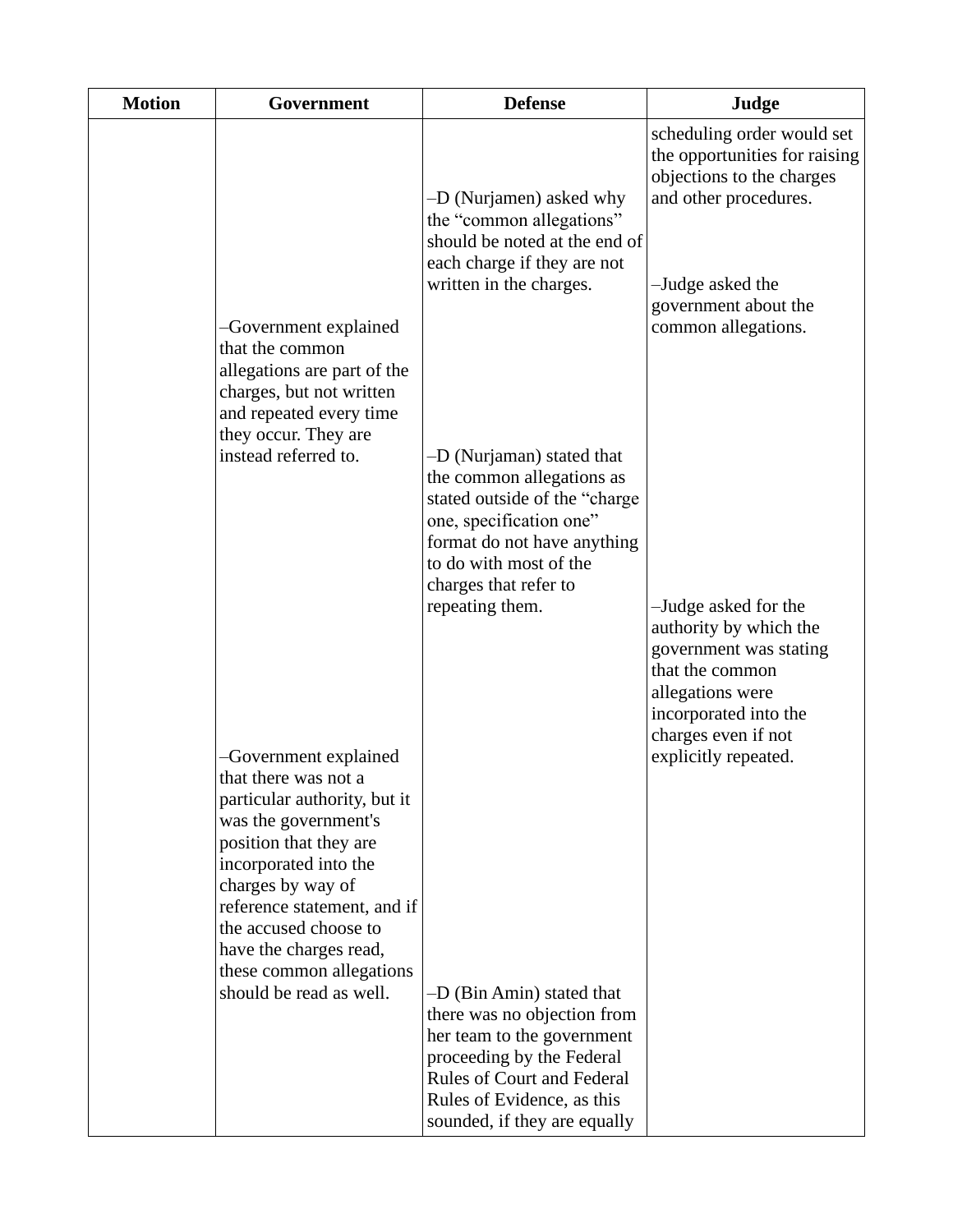| <b>Motion</b>                                                                                                                                                      | Government | <b>Defense</b>                                                                                                                                                                                                                                                | Judge                                                                                                                                                                                                                                                                                                                                                                                                                                                                                                                                                                                                                                                                                                                                                              |
|--------------------------------------------------------------------------------------------------------------------------------------------------------------------|------------|---------------------------------------------------------------------------------------------------------------------------------------------------------------------------------------------------------------------------------------------------------------|--------------------------------------------------------------------------------------------------------------------------------------------------------------------------------------------------------------------------------------------------------------------------------------------------------------------------------------------------------------------------------------------------------------------------------------------------------------------------------------------------------------------------------------------------------------------------------------------------------------------------------------------------------------------------------------------------------------------------------------------------------------------|
|                                                                                                                                                                    |            | applied to both the<br>prosecution and the defense.<br>-D (Bin Amin) expressed<br>unfamiliarity with the legal<br>consequences, and why they<br>could not finish the<br>arraignment hypothetically<br>on September 1. Asked for<br>the judge's clarification. | -Judge determined that the<br>charge sheet that the<br>government brought was<br>the government's charge<br>sheet. If there were defects<br>to the charges and<br>specifications, if there are<br>objections to the form,<br>legality, or jurisdiction,<br>those should be established<br>in motions at a later date.<br>-Judge stated that there<br>were legal consequences to<br>the completion of the<br>arraignment, so it should be<br>completed today.<br>-Judge explained that, after<br>the reading of the charge<br>sheet and the completion of<br>the arraignment, the<br>government would no<br>longer be able to change<br>the charges or the charge<br>sheet. Arraignment would<br>lock the charges down, so<br>that the commission could<br>proceed. |
| (No number.<br>After the<br>reading of the<br>charges, and<br>the waiving of<br>the reading of<br>the appendices,<br>the accused<br>were asked to<br>enter pleas.) |            | -D (Nurjamen) confirmed<br>waiving of the reading of<br>the appendices.<br>-D (Bin Lep) reiterated<br>waiving of reading of the<br>charges and the appendices.<br>-D (Bin Amin), after<br>discussion with Bin Amin,                                           | -Judge asked for<br>confirmation that all<br>defendants and defense<br>counsel waived the reading<br>of appendices after the<br>charges.                                                                                                                                                                                                                                                                                                                                                                                                                                                                                                                                                                                                                           |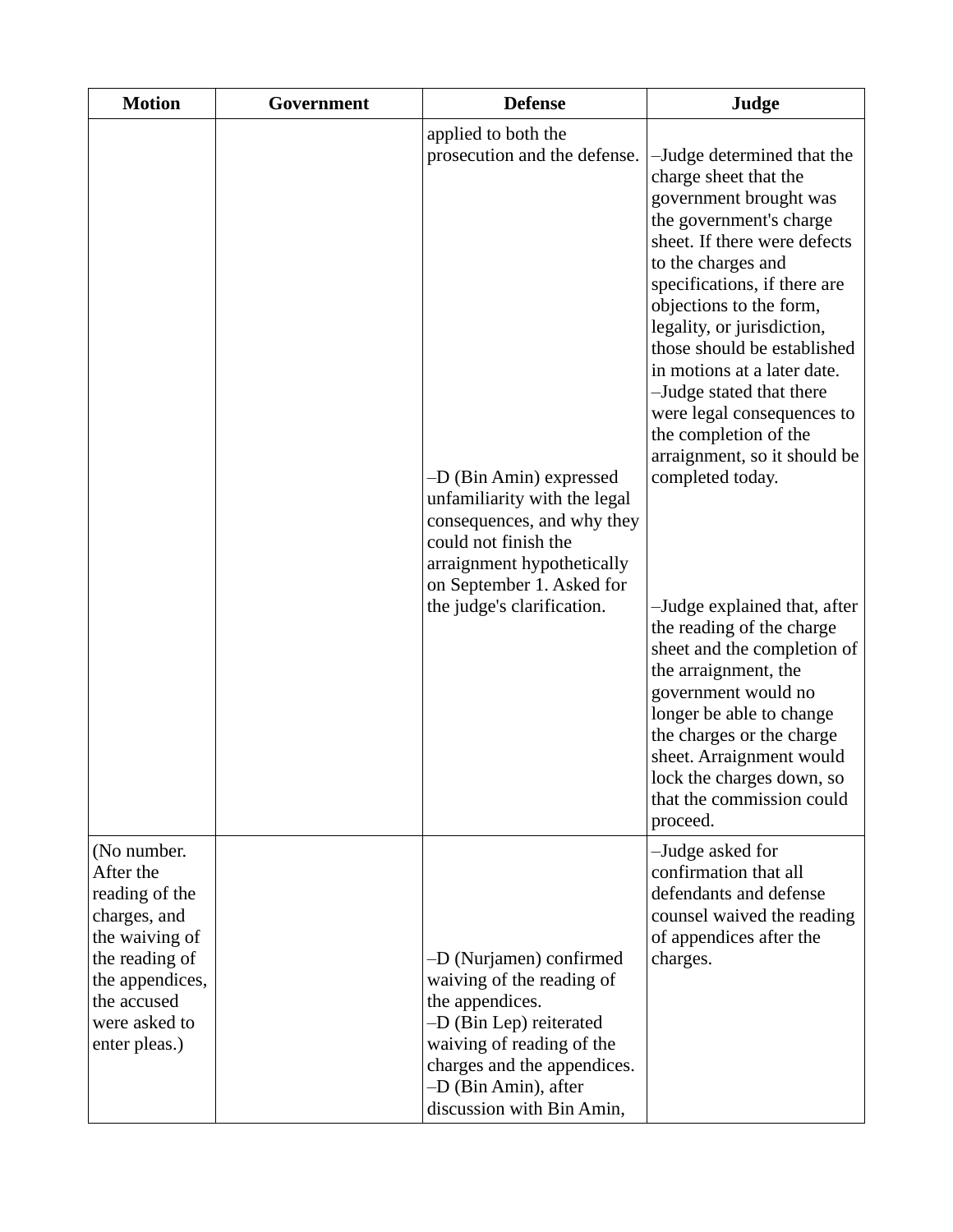| <b>Motion</b> | Government | <b>Defense</b>                                                 | Judge                                                                                                                                                                                                                                                                                                                                                         |
|---------------|------------|----------------------------------------------------------------|---------------------------------------------------------------------------------------------------------------------------------------------------------------------------------------------------------------------------------------------------------------------------------------------------------------------------------------------------------------|
|               |            | confirmed waiving of the<br>reading of the appendices.         | -Judge asked Nurjaman<br>how he pleaded but paused<br>after to ask D (Nurjaman)<br>if the intention was to defer                                                                                                                                                                                                                                              |
|               |            | -D (Nurjaman) affirmed<br>intent to defer entry of a<br>plea.  | entry of a plea.<br>-Judge asked Bin Lep how                                                                                                                                                                                                                                                                                                                  |
|               |            |                                                                | he pleaded but paused after<br>to ask D (Bin Lep) if the<br>intention was to defer entry                                                                                                                                                                                                                                                                      |
|               |            | $-D$ (Bin Lep) affirmed<br>intent to defer entry of a<br>plea. | of a plea.<br>-Judge asked Bin Amin<br>how he pleaded but paused<br>after to ask D (Bin Amin) if<br>the intention was to reserve                                                                                                                                                                                                                              |
|               |            | -D (Bin Amin) affirmed                                         | entry of a plea.                                                                                                                                                                                                                                                                                                                                              |
|               |            | intent to reserve entry of a<br>plea.                          | -Judge addressed the<br>accused and reiterated to<br>them that the arraignment<br>has now locked the charges<br>against modification.<br>-Judge informed the<br>accused of their rights to<br>attend every session in<br>every stage of the trial, and<br>that the trial would<br>continue even if they were<br>voluntarily absent,<br>including a sentencing |
|               |            |                                                                | session.<br>-Judge asked Nurjaman if<br>he understood the                                                                                                                                                                                                                                                                                                     |
|               |            | -Nurjaman said yes.                                            | explained rights.<br>-Judge asked Bin Lep if he<br>understood the explained<br>rights.                                                                                                                                                                                                                                                                        |
|               |            | -Bin Lep said yes.                                             | -Judge asked Bin Amin if<br>he understood the<br>explained rights.                                                                                                                                                                                                                                                                                            |
|               |            | -Bin Amin said yes.                                            | -Judge explained the<br>accused's responsibilities to<br>apprise their counsels of<br>"any issues."<br>-Judge asked the accused if<br>they had any questions                                                                                                                                                                                                  |